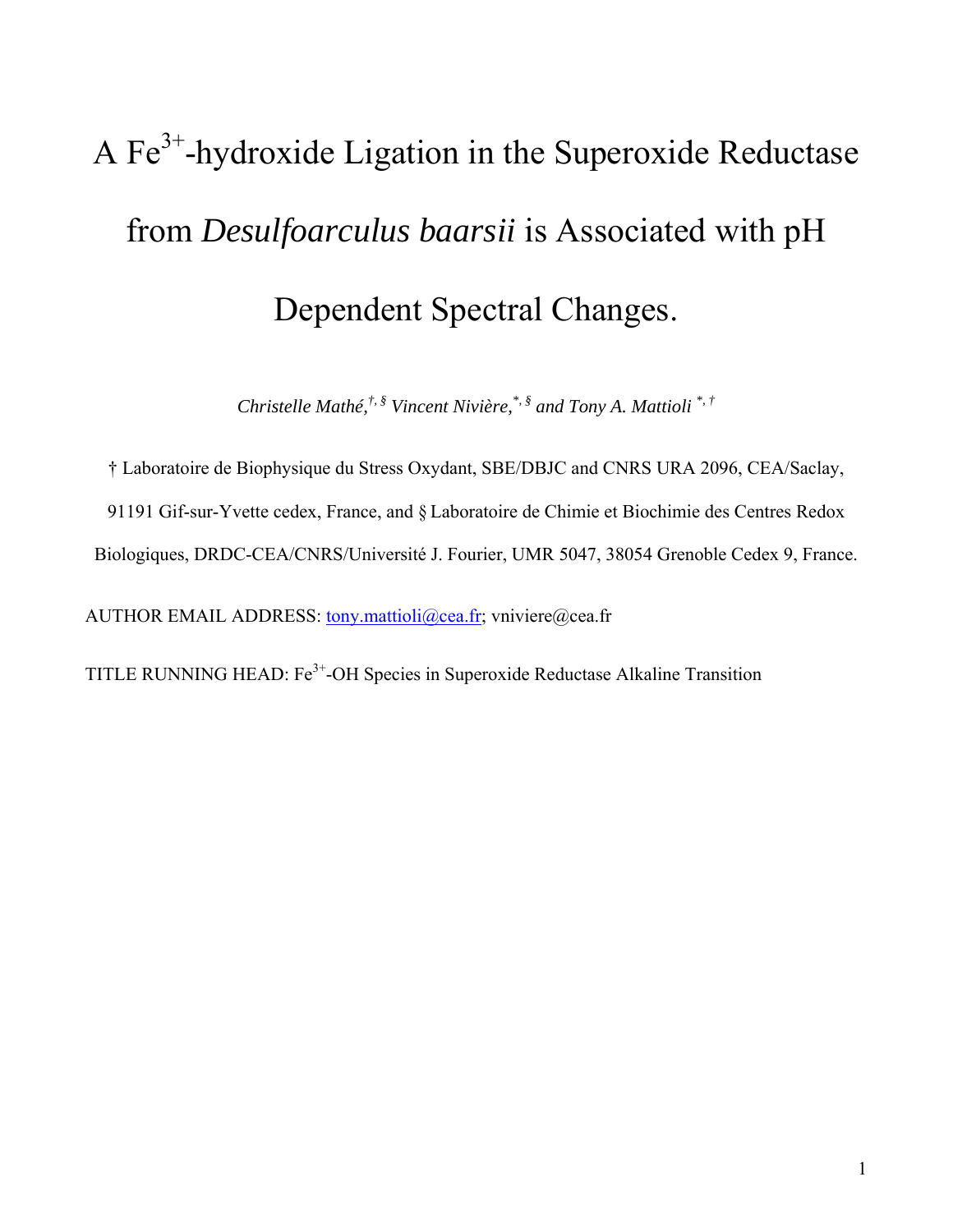## **ABSTRACT**

Superoxide reductase (SOR) catalyzes the reduction of  $O_2$  to  $H_2O_2$ . Its active site consists of a nonheme  $Fe^{2+}$  center in an unusual square-pyramidal [His<sub>4</sub> Cys] coordination. Like many SORs, the electronic absorption band corresponding to the oxidized active site of the SOR from *Desulfoarculus baarsii* exhibits a pH-dependent "alkaline transition" changing from *ca*. 644 to 560 nm as pH increases and with an apparent  $pK_a$  of 9.0. Variants in which the conserved amino acids glutamate 47 and lysine 48 were replaced by the neutral residues alanine (E47A) and isoleucine (K48I), respectively, exhibited the same alkaline transition but at lower apparent  $pK_a$  values of 6.7 and 7.6, respectively. Previous work [Nivière, V.; Asso, M.; Weill, C. O.; Lombard, M.; Guigliarelli, B.; Favaudon, V.; Houée-Levin, C. *Biochemistry* **2004**, *43*, 808-818] has shown that this alkaline transition is associated with the protonation/deprotonation of an unidentified base, B, which is neither E47 or K48. In this work, we show by resonance Raman spectroscopy that at basic pH a high-spin  $Fe<sup>3+</sup>$ -OH species is formed at the active site. The presence of the HO ligand was directly associated with an absorption band maximum at 560 nm, whereas upon protonation the band shifts to 644 nm. With respect to our previous work, B can be identified with this high-spin  $Fe<sup>3+</sup>-OH$  species, which upon protonation results in a water molecule at the active site. Implications for the SOR catalytic cycle are proposed.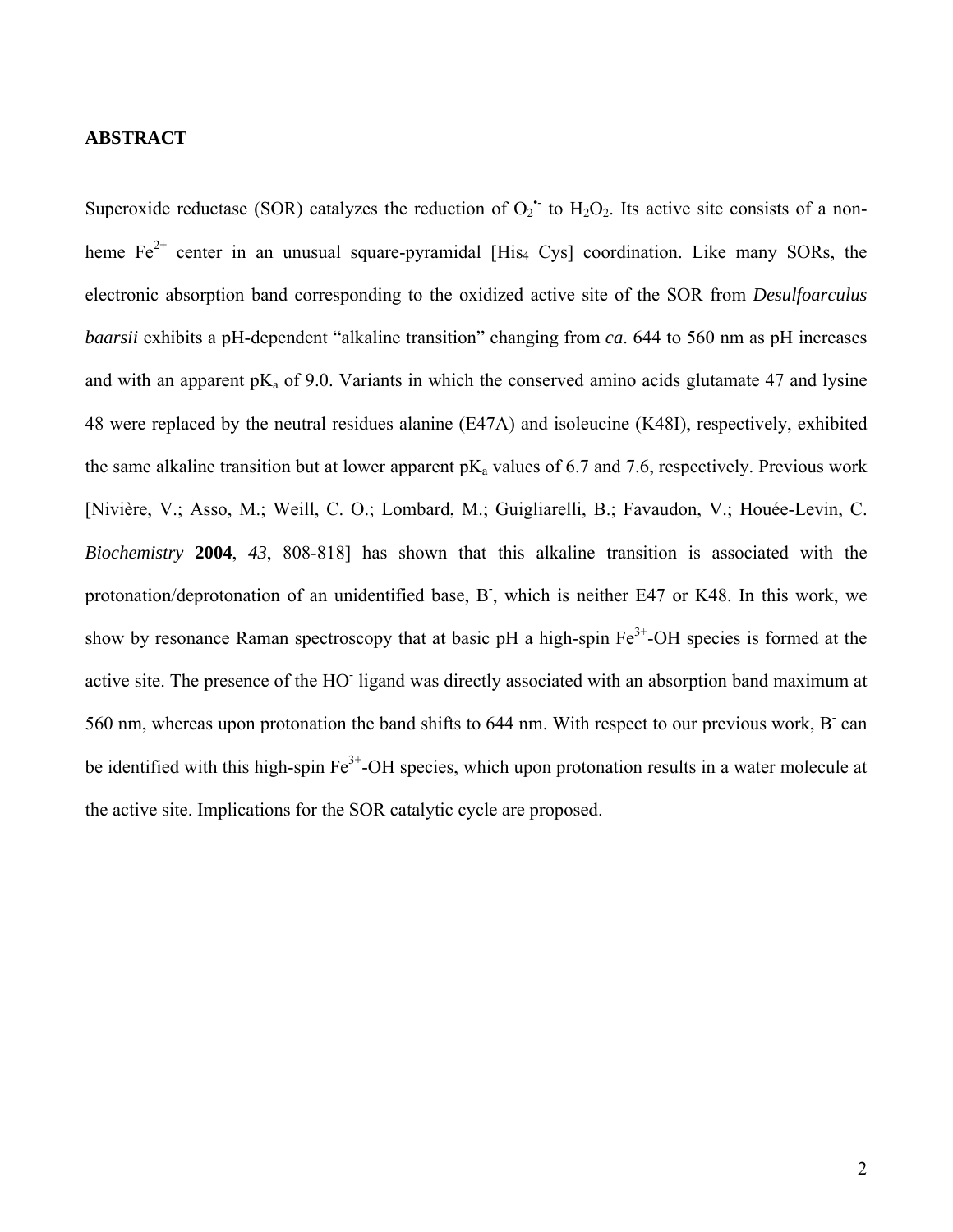KEYWORDS: resonance Raman, oxidative stress, superoxide dismutase, ferric iron hydroxo species

ABBREVIATIONS: SOR, superoxide reductase; SOD, superoxide dismutase; FWHM, full width at half-maximum; RR, resonance Raman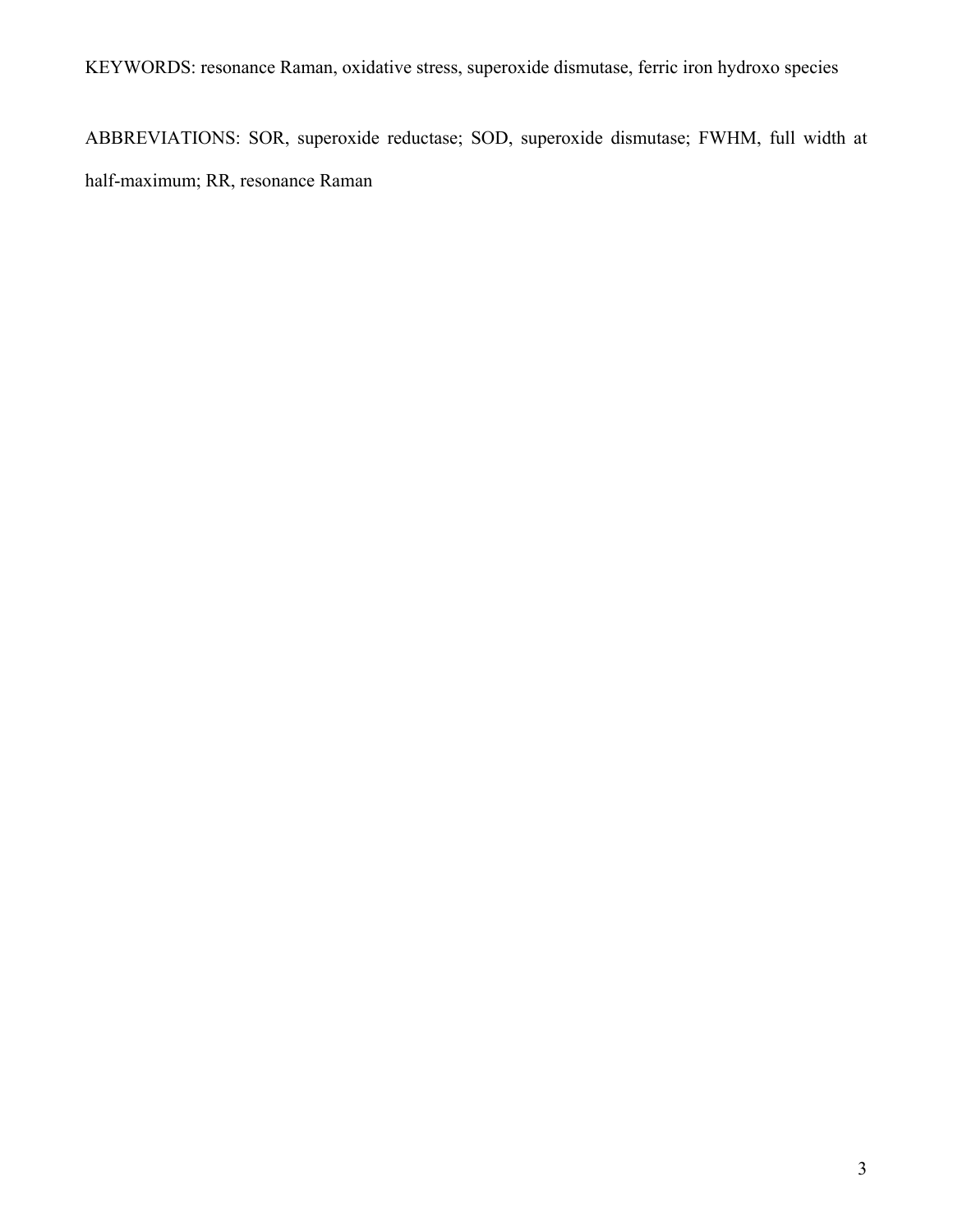## **Introduction**

Superoxide reductase (SOR) catalyzes the one-electron reduction of  $O_2$  to  $H_2O_2$  providing an antioxidant defense in some anaerobic or microaerophilic bacteria: $1-4$ 

$$
O_2^{\bullet -} + 1e^- + 2H^+ \rightarrow H_2O_2
$$

Historically, the only enzymes which were known to eliminate superoxide were superoxide distmutases (SODs) which catalyze the disproportionation of superoxide.<sup>5</sup> The recently discovered SOR activity involving the reduction of superoxide has changed our view of how toxic superoxide is eliminated in cells and how this activity protects the cell against oxidative stress and lethal levels of superoxide. Consequently, this new enzymatic activity has stimulated interest in the synthesis of chemical model systems in attempts to mimic the SOR reaction.<sup>6-9</sup>

SORs are a novel class of non-heme iron proteins that can be classified into one-iron proteins, which possess only the active site, and two-iron proteins which possess an additional rubredoxin-like  $Fe^{3+}$ - $(SCys)_4$ , center for which the function and role are not known.<sup>10-12</sup> In the reduced state, the SOR active site consists of a non-heme  $Fe^{2+}$  center in an unusual [His<sub>4</sub> Cys] square pyramidal pentacoordination. The sixth coordination site of the Fe<sup>2+</sup> center is vacant and suggests the most obvious site for  $O_2$ <sup>+</sup> binding.<sup>13-15</sup> The SOR active site  $Fe^{2+}$  center reacts specifically at nearly diffusion-controlled rates with  $O_2$ <sup>+</sup> according to an inner sphere mechanism.<sup>16-19</sup> Although one or two reaction intermediates have been proposed depending on the enzyme studied, it is now generally accepted that these intermediate species are  $Fe^{3+}$ -peroxo species. <sup>16,19-22</sup> For the *Desulfoarculus baarsii* enzyme, the reaction mechanism was proposed to involve formation of two intermediates.<sup>16,19</sup> The first one, a proposed  $Fe^{3+}$ -peroxo species, results from the bimolecular reaction of  $O_2$ <sup>+</sup> with  $Fe^{2+}$ . It then undergoes a diffusion limited protonation process to form a second reaction intermediate, a  $Fe^{3+}$ -hydroperoxo species.<sup>19</sup> A second protonation process at the level of the  $Fe<sup>3+</sup>$ -hydroperoxo species would allow the release of the reaction product  $H_2O_2$ .<sup>19</sup> Although the donor of this second protonation event is not known yet, it was proposed to be associated with the presence of a protonated base BH at the SOR active site.<sup>19</sup> Finally, the resulting  $Fe^{3+}$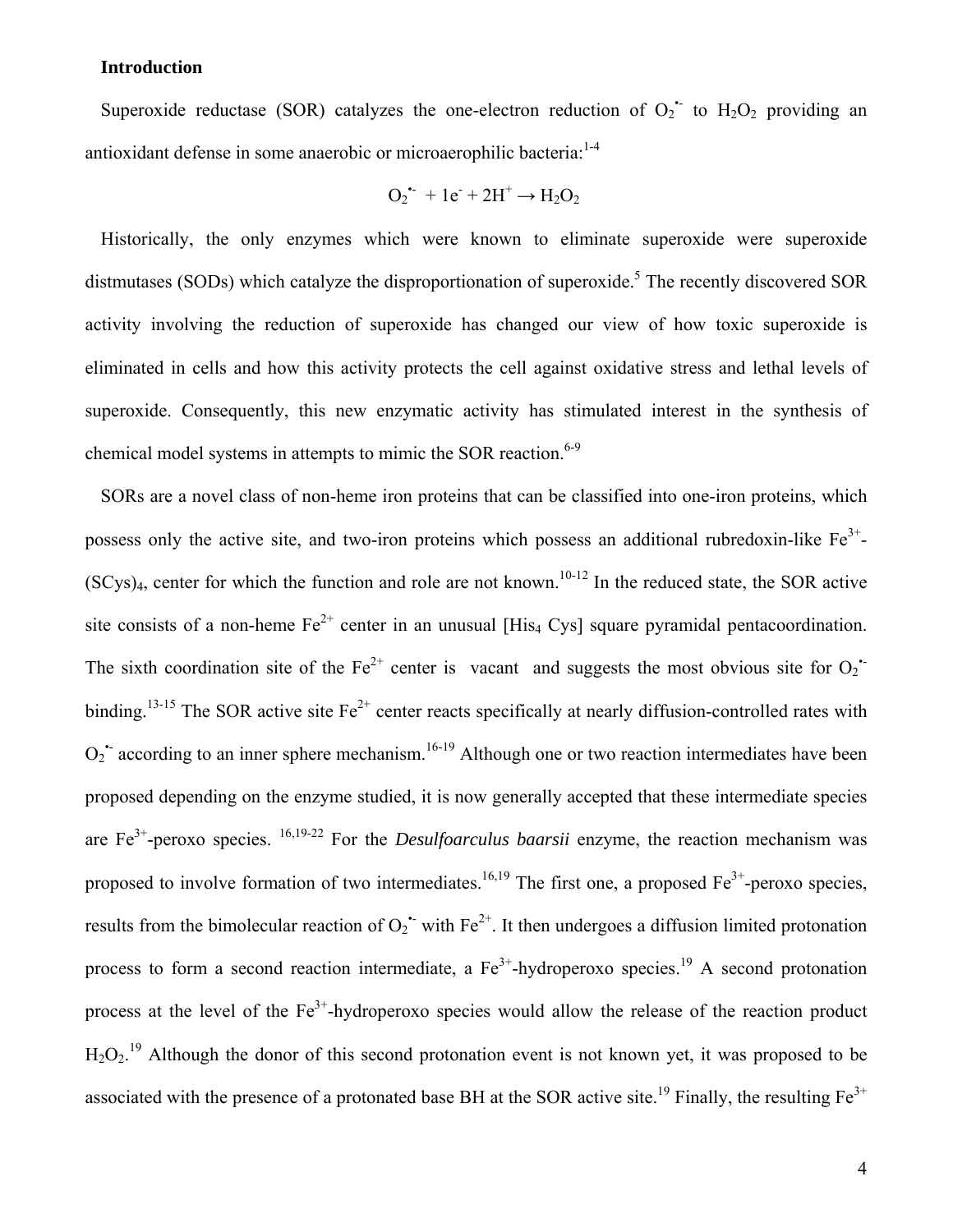atom of the active site becomes hexacoordinated with a conserved glutamate residue (E47 in *D. baarsii*).14,23,24

A recent investigation of pH effects on the *D. baarsii* SOR active site revealed that the redox midpoint potential and absorption spectrum of the oxidized active site both exhibit similar pH transitions.<sup>19</sup> The active site absorption band at 644 nm, which arises from a CysS  $\rightarrow$  high spin Fe<sup>3+</sup> charge transfer (CT) transition,<sup>24</sup> shifted to 560 nm as pH increases, with an observed pK<sub>a</sub> of 9.0.<sup>19</sup> No such pH dependent absorption changes were seen for the other rubredoxin-like  $Fe^{3+}(Cys)_4$  center of the *D. baarsii* SOR.<sup>19</sup> EPR spectroscopy showed that, like the 644 nm-absorbing species, the 560 nm species also arises from a high spin  $Fe^{3+}$ , but with a modified rhombic signal at  $g = 4.3$ , <sup>19</sup> suggesting a possible change in iron coordination. The data were fully consistent with the presence of a base (B<sup>-</sup>) in the active site, which modulated its redox and spectral properties. When the base is in its deprotonated form (B<sup>-</sup>), reduction of the iron active site involves both one proton and one electron, and hence the redox potential is pH dependent.<sup>19</sup> When the base is in its protonated form (BH), the reduction of the active site involves only one electron and the redox potential is pH independent.<sup>19</sup> The presence of a base, responsible for a similar spectroscopic alkaline transition, has also been described for the SORs from *P. furiosus* and *D. gigas*.<sup>25,26</sup> However, in no case has this base been identified.<sup>19,25,26</sup> For the case of the *P. furiosus* SOR, resonance Raman (RR) experiments at different pH values were inconclusive concerning the origin of the alkaline transition and provided no evidence for the formation of a ligand trans to the cysteine residue at high  $pH<sup>25</sup>$  Finally, the base was shown to be influenced by the two closest charged residues to the active site, E47 and K48, as the mutation of these two residues (E47A and K48I) modified the pK<sub>a</sub> value of the pH transition described above to 6.7 and 7.6, respectively.<sup>19</sup> These two residues are conserved among SORs and are proposed to play essential roles in SOR activity. This has been clearly demonstrated for the lysine residue, which plays an important role for electrostatic attraction of superoxide.<sup>16,19</sup> Based on low temperature trapping experiments where  $H_2O_2$ was reacted with SOR, the glutamate residue was proposed to facilitate  $H_2O_2$  release.<sup>20</sup> However, during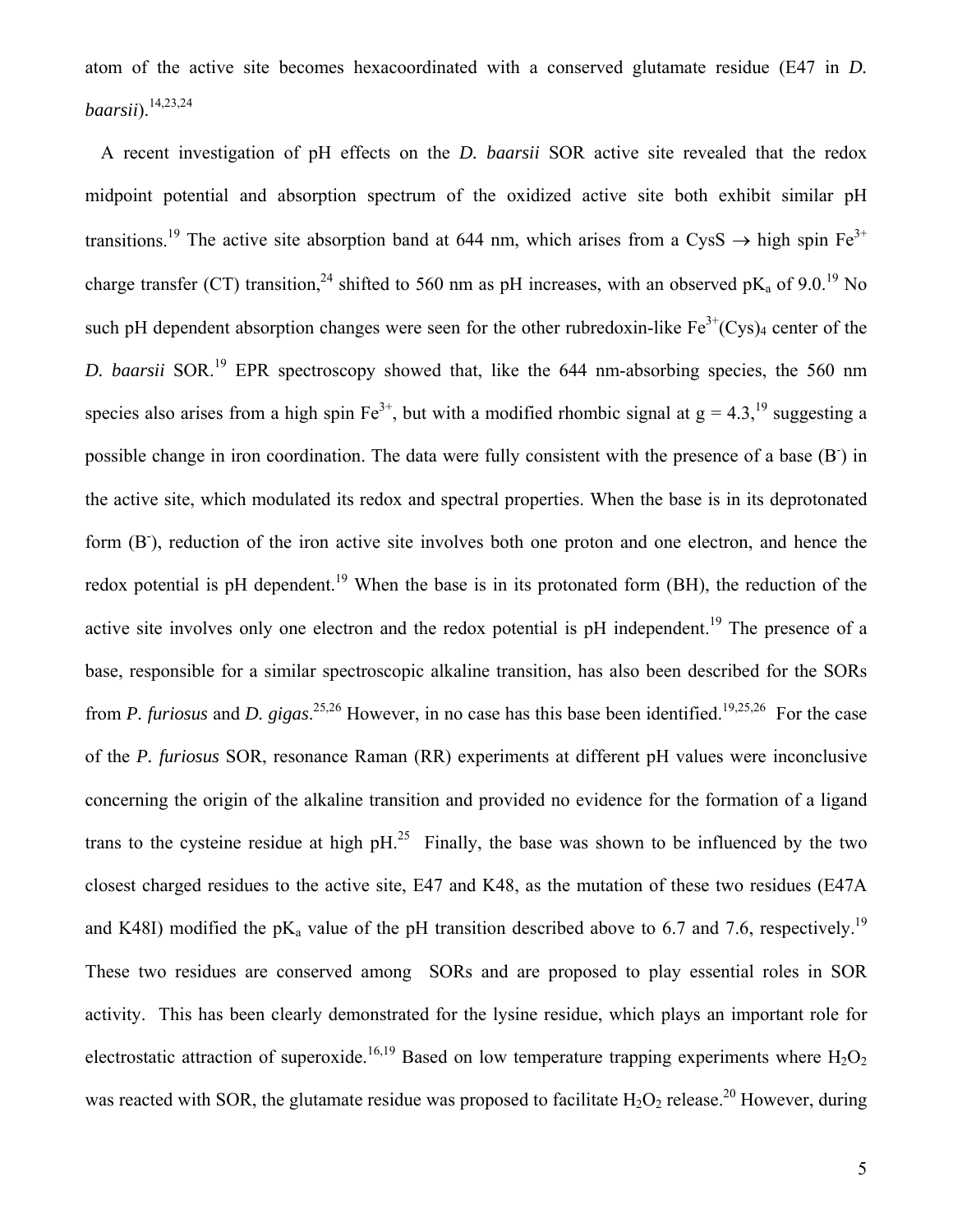the reaction with  $O_2$ <sup>+</sup> such a role has not been demonstrated yet.

Protonation events play crucial roles for the SOR reaction since two protons are required for the formation of  $H_2O_2$  from  $O_2$ . In this work, we have investigated the pH-dependent structural and coordination changes of the active site of the *D. baarsii* SOR using resonance Raman spectroscopy. We demonstrate here that the species associated with base B and which is directly responsible for the pHdependent spectral and redox changes mentioned above<sup>19</sup> is a previously unidentified high-spin  $Fe^{3+}$ -OH species. Taken together with recent previous work,<sup>19</sup> the results presented here indicate that B<sup>-</sup> is HO<sup>-</sup> and suggest that the donor BH of the second protonation event is a water molecule at the active site. The functional implications for the SOR mechanism are discussed.

## **Experimental Procedures**

*Biochemical and chemical reagents*.  $K_3Fe(CN)_6$ , ammonium persulfate were from Sigma.  $K_2IrCl_6$  was from Strem Chemical Inc.  ${}^{2}H_{2}O$  was purchased from Aldrich and  $H_{2}{}^{18}O$  was purchased from ICON Stable Isotopes.

*Protein purification.* Purification of the wild-type, E47A and K48I proteins from *D. baarsii* were performed as described elsewhere.<sup>2,16</sup> Purified protein samples, in 10 mM Tris-HCl pH 7.6, were concentrated with Microcon 10 microconcentrators (10 kDa cut-off membranes, Amicon). Unless otherwise stated, proteins were oxidized using 3 equivalents of  $K_2IrCl_6$ . In some cases, 1.5 equivalents of  $K_3Fe(CN)_6$  or 1 equivalent of ammonium persulfate were used. In general, the excess oxidant was removed by washing using Microcon 10 microconcentrators.

SOR protein samples were poised at different pH values using the following buffers: pH 5, 150 mM acetate; pH 7.0, 150 mM phosphate buffer; pH 7.5–8.5, 100 mM Tris-HCl; pH 10, 100 mM glycine/NaOH. Samples were verified to be within 0.1 pH value before and after freezing. *Spectroscopy.* Optical absorption measurements were made with a Varian Cary 1 Bio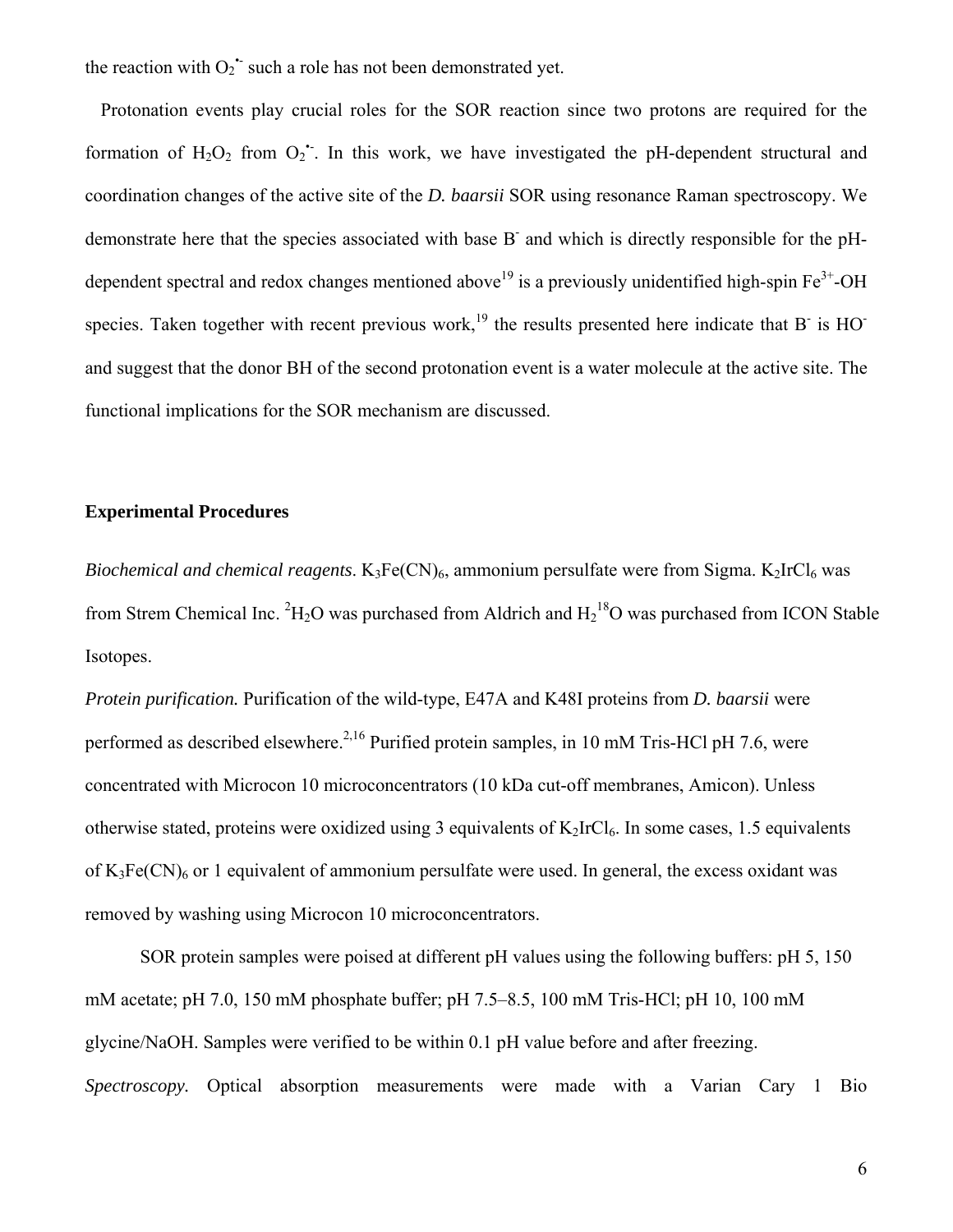spectrophotometer, with protein samples in 1 cm path length cuvettes. Low temperature (4.2 K) X-band EPR spectra were recorded with a Bruker EMX 081 spectrometer equipped with an Oxford Instruments continuous flow cold He gas cryostat.

In general for the resonance Raman samples,  $1 \mu l$  of concentrated protein (1-5 mM) in ca. 100 mM of buffer was deposited on to a glass slide sample holder and then transferred into a cold helium gas circulating optical cryostat (STVP-100, Janis Research) held at 15 K. The pH of trial samples (200  $\mu$ L, 100 mM buffer) were re-measured after freezing/thawing and were observed to not change within  $\pm$ 0.1 pH unit.

Resonance Raman spectra were recorded using a modified single-stage spectrometer (Jobin-Yvon) equipped with a liquid nitrogen-cooled back-thinned CCD detector (2000 X 800 pixels), and excitation at 647.1 nm (30 mW) was provided by a Spectra Physics Series 2000 Kr<sup>+</sup> laser. Stray light was rejected with a holographic notch filter (Kaiser Optical). Spectra were calibrated using the exciting laser line, along with the  $SO_4^2$  (983 cm<sup>-1</sup>) and ice (230 cm<sup>-1</sup>) Raman bands from a frozen aqueous sodium sulphate solution. Spectral resolution was  $\leq 3$  cm<sup>-1</sup> (entrance slits at 100  $\mu$ m). Frequency accuracy was  $\pm$  1 cm<sup>-1</sup> and frequency repeatability was 1 pixel (resolution  $\leq$  2 pixels) for the spectrograph. Reported spectra were the result of the averaging of 40 single spectra recorded with 30 seconds of CCD exposure time; no spectral smoothing was performed. The reproducibility of the reported Raman frequencies was determined to be  $\pm 1$  cm<sup>-1</sup>. Verification of small frequency differences of 2 cm<sup>-1</sup> of homologous bands originating from two different samples was established by recording, during the same day, the spectra of the two different samples deposited on the same sample holder under the same spectroscopic/geometric conditions. Baseline corrections were performed using GRAMS 32 software (Galactic Industries). In all reported spectra, the Raman contributions from ice have been subtracted using the GRAMS 32 software.

## **Results and Discussion**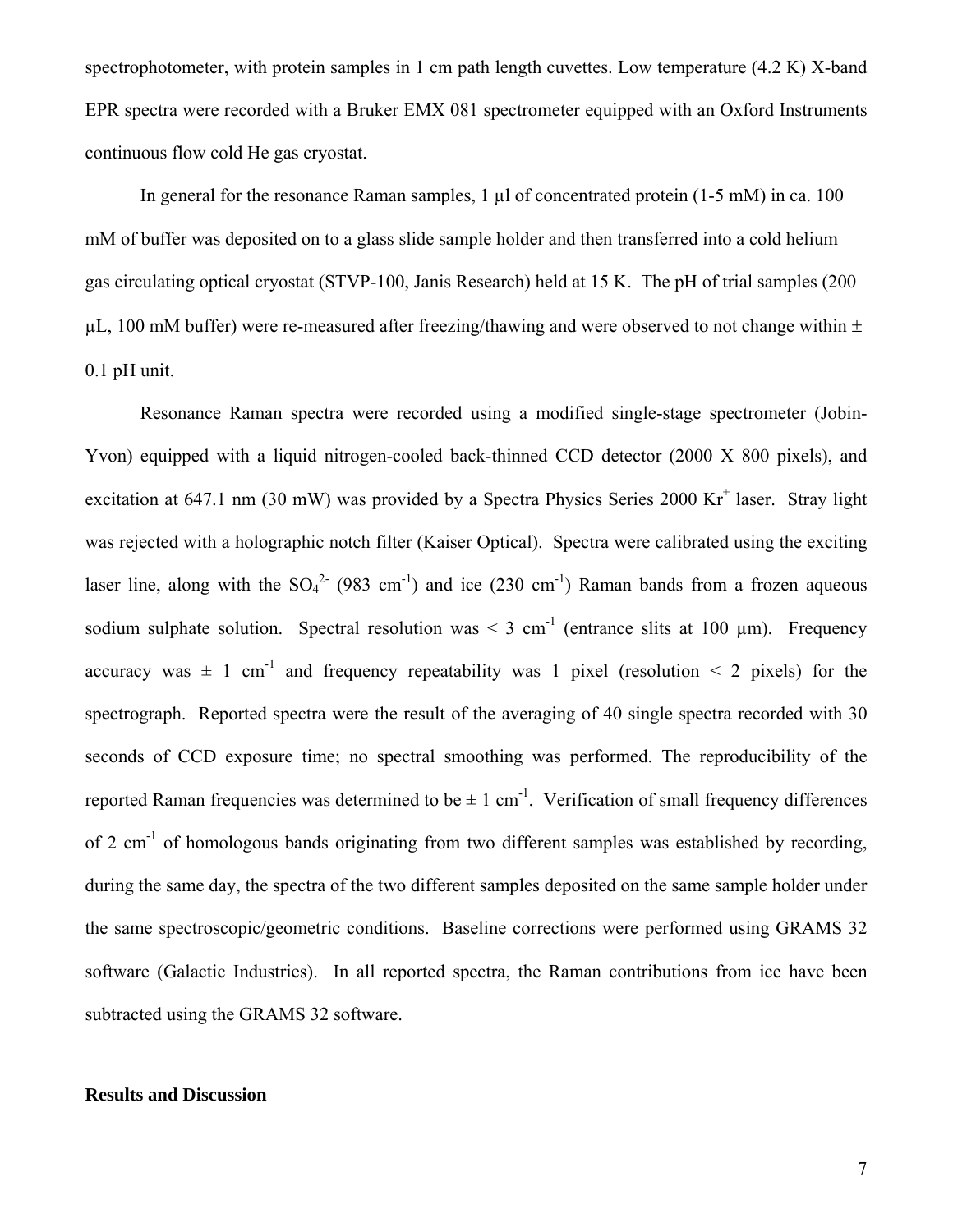The SOR from *Desulfoarculus baarsii* possesses two non-heme iron binding sites.<sup>2,15</sup> For the "asisolated" protein, the active site iron center is in the reduced  $Fe<sup>2+</sup>$  state and exhibits no electronic absorption bands in the 500-800 nm region. The other iron site, the rubredoxin-like non-heme site not participating in SOR chemistry, is in the oxidized  $Fe<sup>3+</sup>$  state and exhibits an electronic absorption band at ca. 500 nm arising from  $S \to Fe^{3+}$  charge transfer bands from that iron center.<sup>2</sup> After treating the "asisolated" SOR with a non-complexing oxidant such as  $K_2IrCl_6$ , the active site iron becomes oxidized and exhibits an absorption band at ca. 650 nm at pH 7.5.<sup>19,24</sup> This absorption band is due to a S  $\rightarrow$  Fe<sup>3+</sup> charge transfer band of the active site.<sup>24</sup> Therefore, the resonance Raman spectra of the fully oxidized *D*. *baarsii* SOR (i.e. both iron centers in the Fe<sup>3+</sup> redox state) excited using a 647.1 nm excitation, will exhibit predominant resonant contributions from the oxidized active site  $Fe^{3+}$ -S(Cys) moiety<sup>20,25,27</sup> as well as relatively weaker preresonance contributions from the  $Fe^{3+}(SCys)_4$  rubredoxin-like site, as previously discussed.20 **Figure 1** shows the RR spectrum of the oxidized *D. baarsii* WT SOR active site at pH 7.5, where the preresonance Raman contributions of the rubredoxin-like site have been subtracted.



Figure 1. Subtraction of the rubredoxin-like iron center pre-resonance Raman contributions from the low temperature (15 K) resonance Raman spectra of WT SOR from *D. baarsii* (3 mM in 100 mM Tris-HCl pH 7.5). (a) untreated (active site reduced), (b) active site oxidized with 3 eq K<sub>2</sub>IrCl<sub>6</sub>, and (c) the calculated difference of Spectrum (a) subtracted from Spectrum (b) with the cancellation of the 384 cm<sup>-1</sup> band arising uniquely from the rubredoxin-like center. Spectra (a) and (b) are not shown at the same scale. The rubredoxin-like center remains in the same  $Fe^{3+}$  state in (a) and (b). Spectrum (a) shows the pre-resonance Raman spectrum of the rubredoxin-like center with prominent bands at 309, 318, 347, and 384 cm<sup>-1</sup>. Excitation wavelength was 647.1 nm, 50 mW of laser power.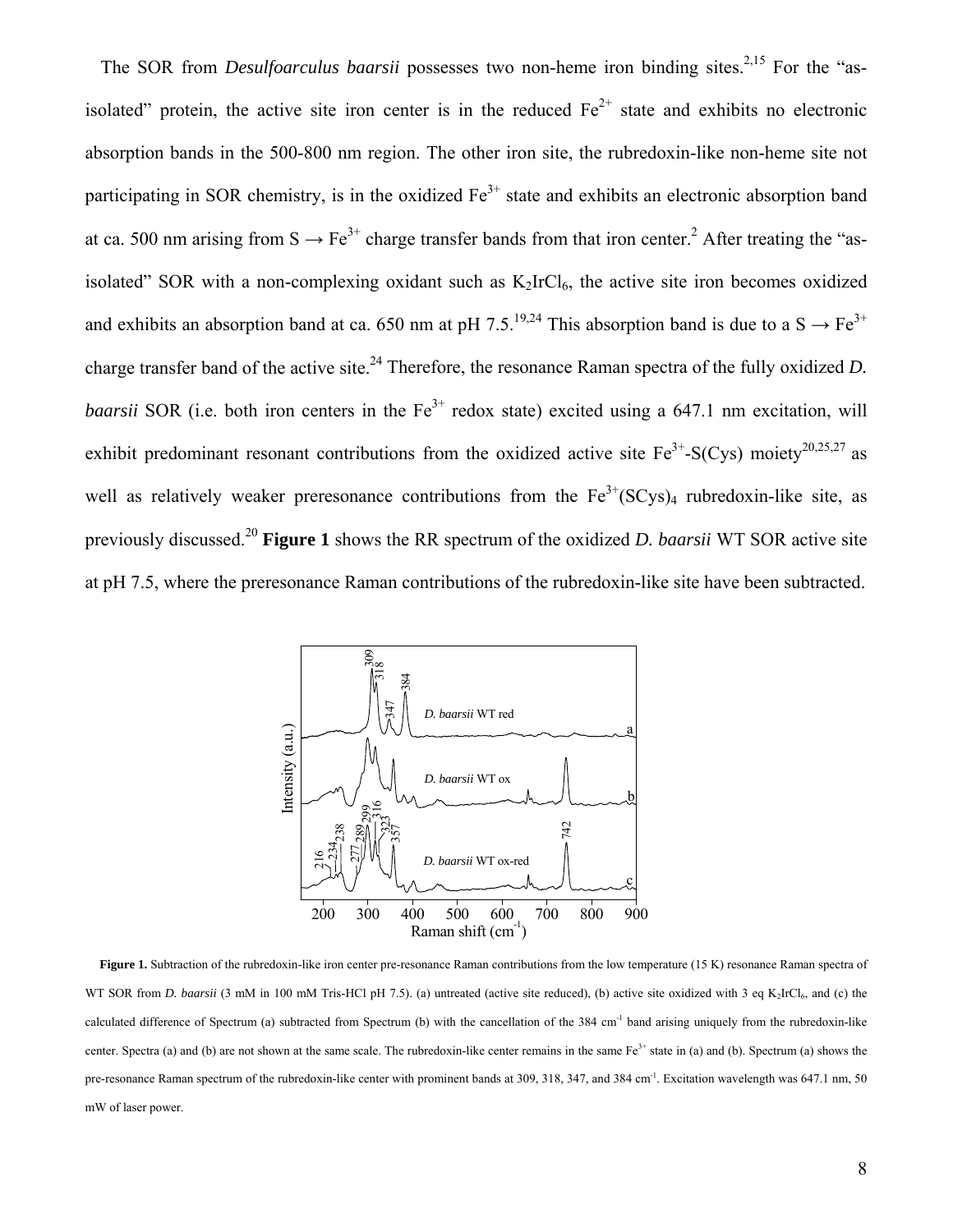The RR spectra of several SOR active sites have been reported and the various RR bands have been tentatively assigned based on global S- and N-labelling of the proteins.<sup>25,27</sup> The RR spectrum of the oxidized active site of the SOR from *D. baarsii* exhibits bands (**Figure 1**) similar to those described for *P. furiosus* and *D. vulgaris* Hildenborough.<sup>25,27</sup> In the low frequency region, the prominent bands at 299, 316, and 232 are due to coupled Fe-S stretching and bending modes, while the band at *ca*. 742 cm-1 is predominantly due to the C-S stretching mode of the cysteine ligand (**Figure 1**).

**Figure 2A** shows the RR spectrum of the oxidized active site of the *D. baarsii* WT SOR at pH 8.5 and at pH 10 where the absorption band shifts from 644 nm to 560 nm, respectively (**Figure 2B**). At pH 10, the high spin  $Fe^{3+}$  EPR spectrum of the active site exhibits modifications.<sup>19</sup> Comparison of these two RR spectra (**Figures 2A,a and 2A,b**) reveals a new band at 466 cm<sup>-1</sup> for the "560 nm-absorbing" species (pH 10) which is not seen for the "644 nm-absorbing" species (pH 8.5). The RR new band is also seen for the 560 nm-absorbing form of both the K48I  $(471 \text{ cm}^{-1})$ , **Figure 2A,c**) and the E47A  $(467 \text{ m})$  $cm^{-1}$ , **Figure 2A,d**) variants, albeit with slightly different frequencies. We stress that the new 466-471 cm -1 band is not observed for the respective 644 nm-absorbing species of either variant (**Figure 3)**.



**Figure 2**. **A.** Low temperature (15K) resonance Raman spectra of the SOR active site for wild-type, K48I and E47A variants from *D. baarsii* (~4 mM in 150 mM buffer) oxidized with 3 eq of K2IrCl6. (a) Wild-type in Tris-HCl pH 8.5. (b) Wild-type in glycine/NaOH pH 10.0. (c) K48I variant in Tris-HCl pH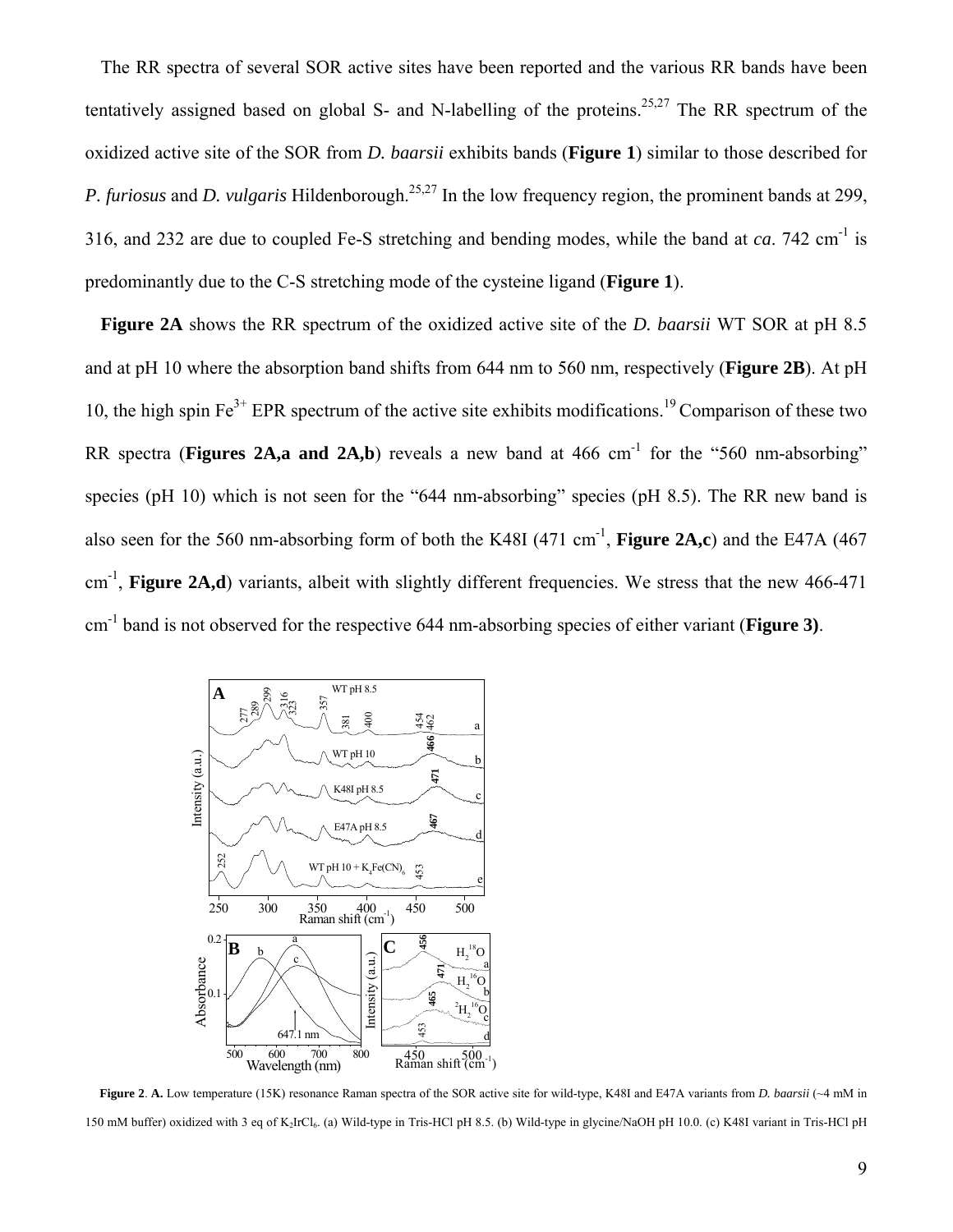8.5. (d) E47A variant in Tris-HCl pH 8.5. (e) the same as (b) plus 5 eq of K<sub>4</sub>Fe<sup>2+</sup>(CN)<sub>6</sub>. **B.** Room temperature absorption spectra of SOR active site wildtype from *D. baarsii* (100 μM) oxidized with 3 eq of K<sub>2</sub>IrCl<sub>6</sub> at (a) pH 7.5 in 50 mM Tris-HCl, (b) pH 10.0 in 50 mM glycine/NaOH, (c) same as (b) plus 9 eq of K<sub>4</sub>Fe<sup>2+</sup>(CN)<sub>6</sub>. **C.** Resonance Raman (15K) spectra of SOR active site K48I variant from *D. baarsii* at pH 8.5; same conditions as in Figure 1A. (a) oxidized with 3 eq K<sub>2</sub>IrCl<sub>6</sub> in H<sub>2</sub><sup>18</sup>O buffer, (b) oxidized with 3 eq K<sub>2</sub>IrCl<sub>6</sub> in H<sub>2</sub>O buffer, (c) oxidized with 3 eq K<sub>2</sub>IrCl<sub>6</sub> in <sup>2</sup>H<sub>2</sub>O buffer, (d) oxidized with  $K_3Fe^{3+}(CN)_6$  in H<sub>2</sub>O buffer. In A, B and C, the contribution of the Fe<sup>3+</sup> rubredoxin-like center was subtracted from each spectrum. Same resonance Raman conditions as in Figure 1.



**Figure 3.** pH dependence of the low temperature (15 K) resonance Raman spectra of (A) K48I and (B) E47A variants from *D. baarsii* SOR (~4 mM) oxidized with 3 eq of K<sub>2</sub>IrCl<sub>6</sub>. Same Raman conditions as in Figure 1. The contributions of the Fe<sup>3+</sup> rubredoxin-like center was subtracted from each spectrum. (a) in 150 mM acetate buffer pH 5.0. (b) in 150 mM phosphate buffer pH 7.0. (c) in 150 mM Tris-HCl pH 7.6. (d) in 150 mM Tris-HCl pH 8.5. (e) in 150 mM glycine/NaOH pH 10. Spectrum (B,f) same as (B,e) plus 5 eq of  $K_4Fe^{2+}(CN)_6$ . Changes in relative intensities of the bands in the 250-350 cm<sup>-</sup> <sup>1</sup> range as pH increases reflect the changes in resonance Raman enhancement conditions, i.e. laser excitation remains at 647.1 nm but the active site absorption band changes from ca. 644 nm to 560 nm as pH increases.

While the new 466 cm<sup>-1</sup> RR band is distinctly observed for the WT at pH values greater than 8.5, the corresponding new band is seen to appear at lower pH values for the K48I and E47A variants (**Figure**  2). These observations are consistent with the reported apparent  $pK_a$  values of the alkaline optical transitions of these SOR proteins ( $pK_a = 9.0$ , 7.6, and 6.7 for WT, K48I, and E47A, respectively).<sup>19</sup>

The appearance of the 466-471 cm<sup>-1</sup> band for the *D. baarsii* WT, K48I and E47A SORs is completely pH-reversible for all three cases. **Figure 3** shows representative RR spectra of the SOR proteins at alkaline pH and after re-acidification. The new 466-471 nm band disappears when the solution is re-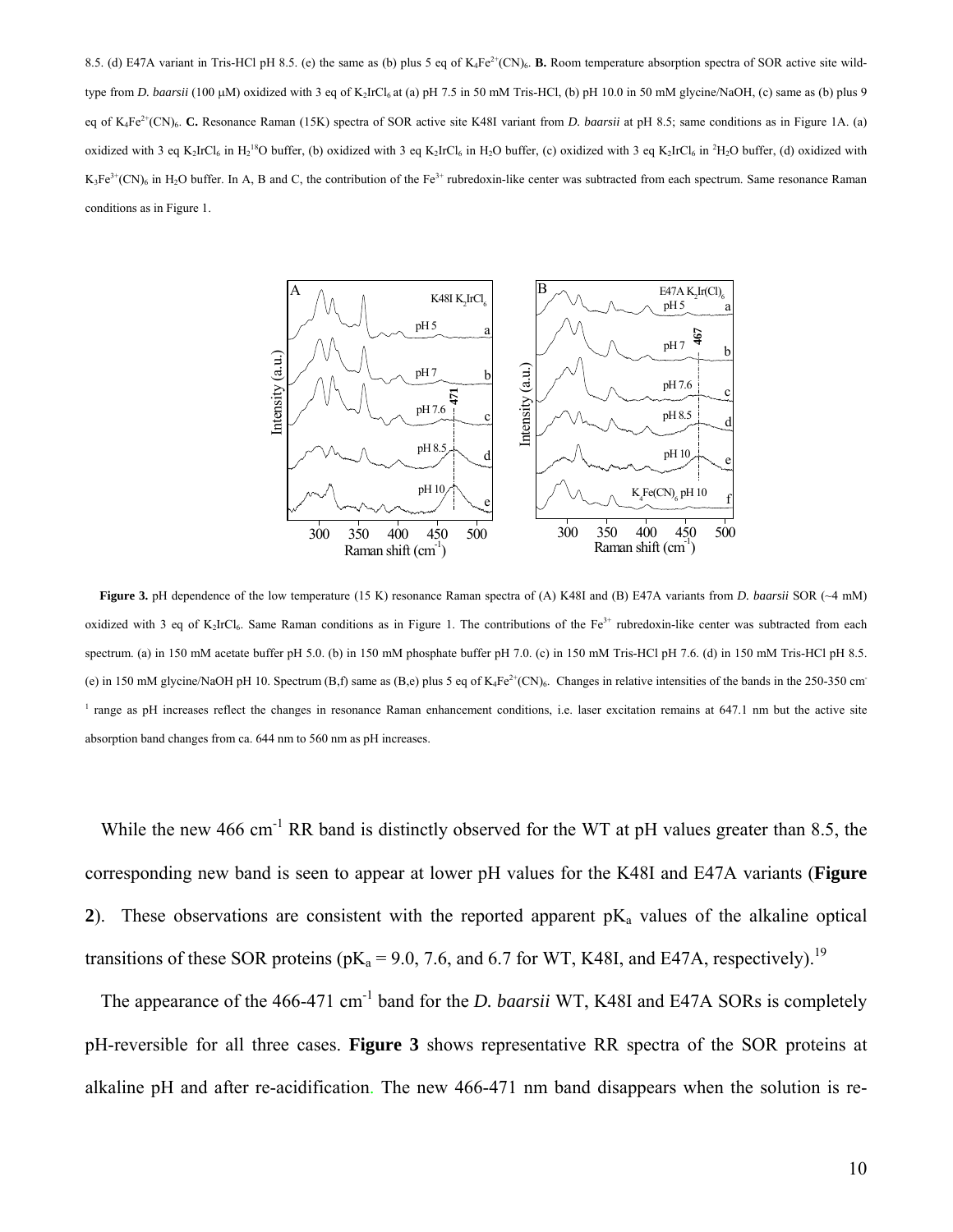acidified. Furthermore, there are no changes in the frequencies of the other RR bands (**Figure 2A**; **Figure 4**), indicating no other observable secondary structural modifications or iron spin state changes for both the active site and the rubredoxin-like iron centers. These observations indicate that the appearance of the new 466-471 cm<sup>-1</sup> RR band is associated with a new ligand on the active site  $Fe^{3+}$ center at high pH.



**Figure 4.** Low temperature (15 K) resonance Raman spectra of SOR from *D. baarsii*. Same Raman conditions as in Figure 2A. Trace (a) untreated WT *D. baarsii* SOR (1 mM) at pH 5 with active site reduced, trace (b) untreated WT *D. baarsii* SOR (4 mM) at pH 10 with active site reduced. The difference in signal-to-noise between spectra (a) and (b) is due to the lower concentration of protein in (a) and fewer spectral scans. Traces (c-g) same as Figure 2A (a-e) except that the pre-resonance contributions of the rubredoxin-like center were not subtracted here. The RR band frequencies of the rubredoxin-like center  $(309, 318, 347 \text{ and } 384 \text{ cm}^{-1})$  do not change with pH and are the same for WT, E47A and K48I SORs. The 466-471 cm<sup>-1</sup> band assigned to the high-spin Fe3+-OH stretching mode is clearly present in the absolute Raman spectra as it was in the difference Raman spectra of Figure 2A.

Oxidation of the SOR active site with  $K_3Fe^{3+}(CN)_6$  is known to form a strong  $\lceil_{SOR}Fe^{3+}-(NC)\rceil$ - $Fe^{2+}(CN)_5$ ] complex <sup>15,28</sup> exhibiting characteristic electronic absorption bands at ca. 650 nm and at ca. 1000 nm.<sup>28</sup> We observe that the 466-471 cm<sup>-1</sup> band does not appear when SORs wild-type, E47A (not shown) and K48I are oxidized with  $K_3Fe^{3+}(CN)_6$  at high pH values (Figure 2C,d). In addition, for oxidized SOR solutions poised at pH values sufficiently alkaline to observe the new 466-471 cm<sup>-1</sup> band, the addition of  $K_4Fe^{2+}(CN)_6$  completely abolishes the new band (**Figure 2A,e**). The absorption band observed at 560 nm at high pH also reverts back to a 644 nm band along with the appearance of the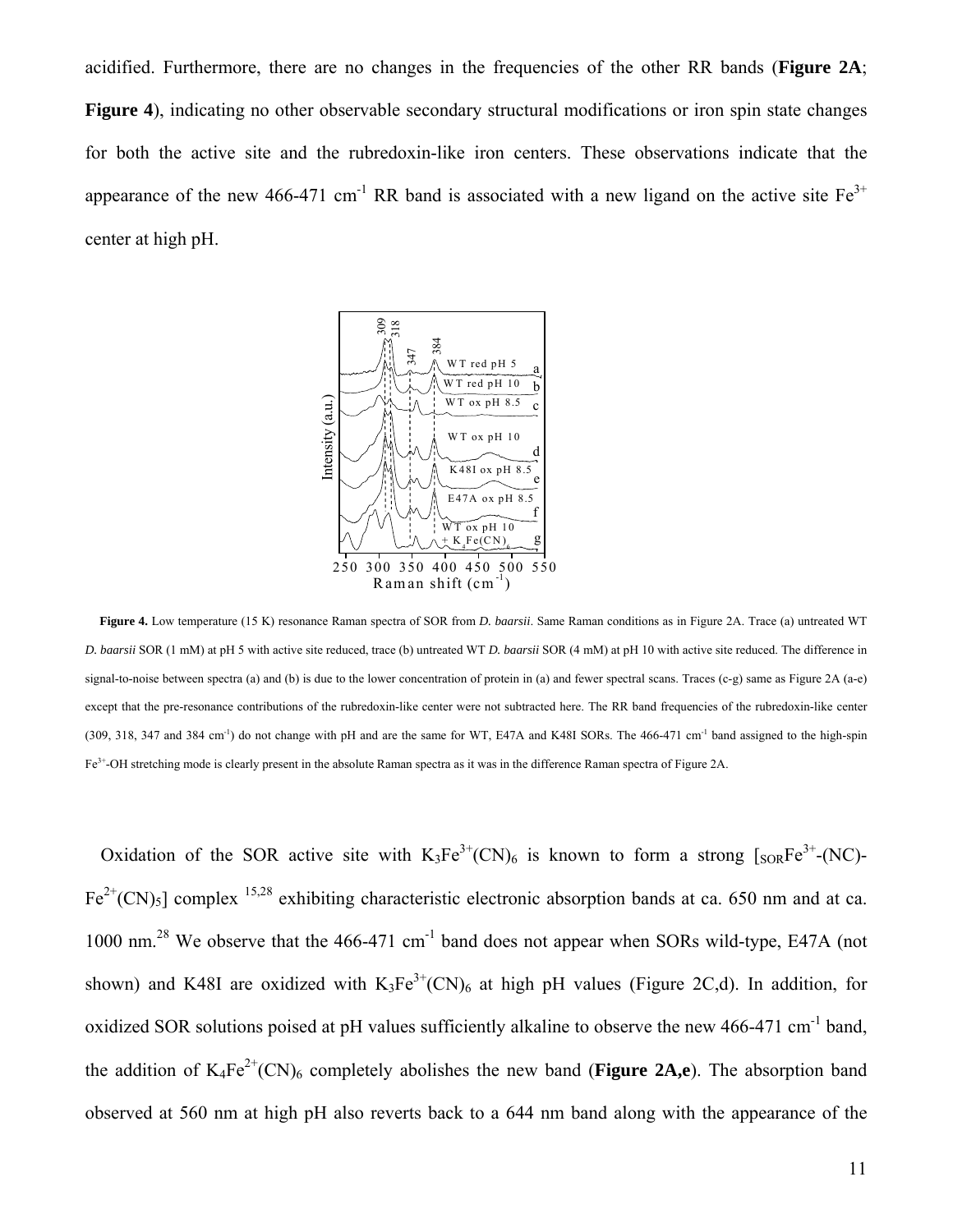1000 nm absorption band upon addition of  $K_4Fe^{2+}(CN)_6$  (**Figure 2B**). This is totally consistent with the fact that the 466-471 cm<sup>-1</sup> RR band is associated with the 560 nm absorption band. When the SOR proteins are oxidized with  $K_3Fe^{3+}(CN)_6$  at high pH values which would otherwise correspond to the appearance a 560 nm absorption band and the  $466-471$  cm<sup>-1</sup> RR band, the absorption band remains at 644 nm and the new 466-471 cm<sup>-1</sup> RR band is not observed. These experiments demonstrate that the new ligand can be easily displaced by the  $Fe^{2+}(CN)_6^{4-}$  ligand.

# **18O isotopic labelling**

To identify the new ligand we have performed  $H_2^{18}O$  and <sup>2</sup> $H_2O$  experiments. Replacing the  $H_2^{16}O$ buffer with  $H_2^{18}$ O results in the observation of the new band at 456 cm<sup>-1</sup> instead of 471 cm<sup>-1</sup> as seen for the K48I SOR variant. No other RR band frequencies are affected (**Figure 5**).



**Figure 5.** Low temperature (15 K) resonance Raman spectra of *D. baarsii* SOR K48I variant. Same Raman conditions as in Figure 2C. Spectra (a, b, c) same as in Figure 2C (c, a, b, respectively) except that the 200-500 cm<sup>-1</sup> region is now displayed. Absolute Raman data are shown where the pre-resonance Raman contributions of the rubredoxin-like center are seen at 309, 318, 347, and 384 cm<sup>-1</sup>, indicating that these frequencies are unaffected by  $H_2^{18}O$  and <sup>2</sup>H<sub>2</sub>O exchange. Only the frequency of the Fe<sup>3+</sup>-OH RR band (471 cm<sup>-1</sup>) is affected by  $H_2$ <sup>18</sup>O and <sup>2</sup>H<sub>2</sub>O exchange, as illustrated by the K48I variant.

The isotopic shift of  $-15$  cm<sup>-1</sup> is seen in **Figure 2C** as illustrated by the K48I variant at pH 8.5, but is also seen for WT and E47A (data not shown). This clearly indicates that an oxygen atom from the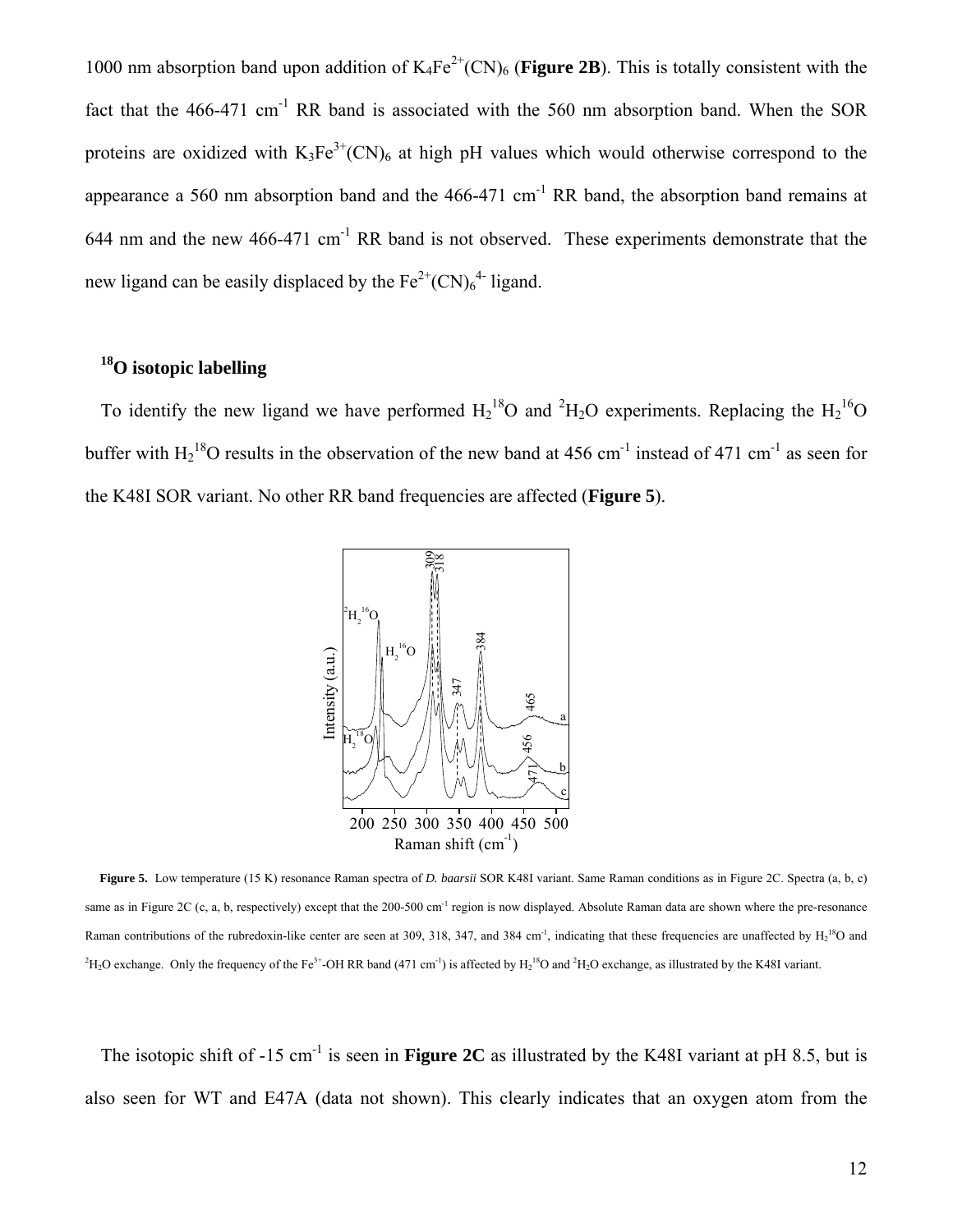solvent is coordinated to the ferric site. When a  ${}^{2}H_{2}O$  buffer is used, the 471 cm<sup>-1</sup> band downshifts by 6  $cm<sup>-1</sup>$  to 465 cm<sup>-1</sup> indicating that the ligand possesses an easily exchangeable proton (**Figure 2C**,c); no other RR bands are seen to shift. The 471 cm<sup>-1</sup> frequency and isotopic shifts of  $-15$  cm<sup>-1</sup> (<sup>16</sup>O/<sup>18</sup>O) and -6 cm<sup>-1</sup> (<sup>2</sup>H/H) are completely compatible with a high-spin Fe<sup>3+</sup>-OH species, as observed for cytochrome c oxidase (477 cm<sup>-1</sup>),<sup>29</sup> methemoglobin and metmyoglobin (490-497 cm<sup>-1</sup>)<sup>30-32</sup> and FixL (479 cm<sup>-1</sup>).<sup>33</sup> Therefore we assign the 471 cm<sup>-1</sup> band to the high spin  $Fe^{3+}$ -OH stretching mode for which the frequency varies slightly for WT (466 cm<sup>-1</sup>) and the E47A variant (467 cm<sup>-1</sup>). The smaller <sup>18</sup>O isotopic shifts observed here for SOR compared to the other heme proteins<sup>28-30</sup> (-20/-25 cm<sup>-1</sup>) indicates deviation from a pure Fe<sup>3+</sup>-OH stretching mode. This could arise from coupling with other Fe-S modes and/or that the HO<sup>-</sup> species in SOR is involved in H-bonds at the solvent-exposed active site as is evidenced by the large bandwidth of the  $466-471$  cm<sup>-1</sup> band (ca.  $40 \text{ cm}^{-1}$  FWHM).

The identification here of a high-spin  $Fe<sup>3+</sup>-OH$  species is also totally consistent with the reported pHinduced spectral and redox changes of SOR active site.<sup>19</sup> In fact, the observed lowering of the redox midpoint potential of the SOR active site at basic  $pH<sup>19</sup>$  is consistent with the addition of the negatively charged HO<sup>-</sup> ligand. The spectral shift of the 644 nm CT band to 560 nm at high pH is consistent with contributions from an HO  $\rightarrow$  high spin Fe<sup>3+</sup> CT band; such CT bands at ~600 nm have been revealed by RR excitation profiles for high spin  $Fe^{3+}$ -OH species in myoglobin,  $30-32$  which enhances the Fe-OH vibrations as is observed here using 647.1 nm excitation. The resulting 560 nm band must be a mixture of electronic contributions of both the HO<sup> $\rightarrow$ </sup> and CysS  $\rightarrow$  high spin Fe<sup>3+</sup> CT bands since both the SOR Fe-OH and Fe-S modes are resonantly enhanced at 647.1 nm.

Another important observation in this work involves the differences observed for the Fe-OH stretching frequencies between WT and E47A on the one hand  $(466-467 \text{ cm}^{-1})$  and the K48I variant on the other  $(471 \text{ cm}^{-1})$ . The global RR spectra of these SOR proteins are identical, which indicates that the vibrational structure of the Fe-S moiety of the active site was not perturbed by the K48I mutation. Thus, it seems unlikely that the change in Fe-OH bond strength is arising from changes in the Fe-S bond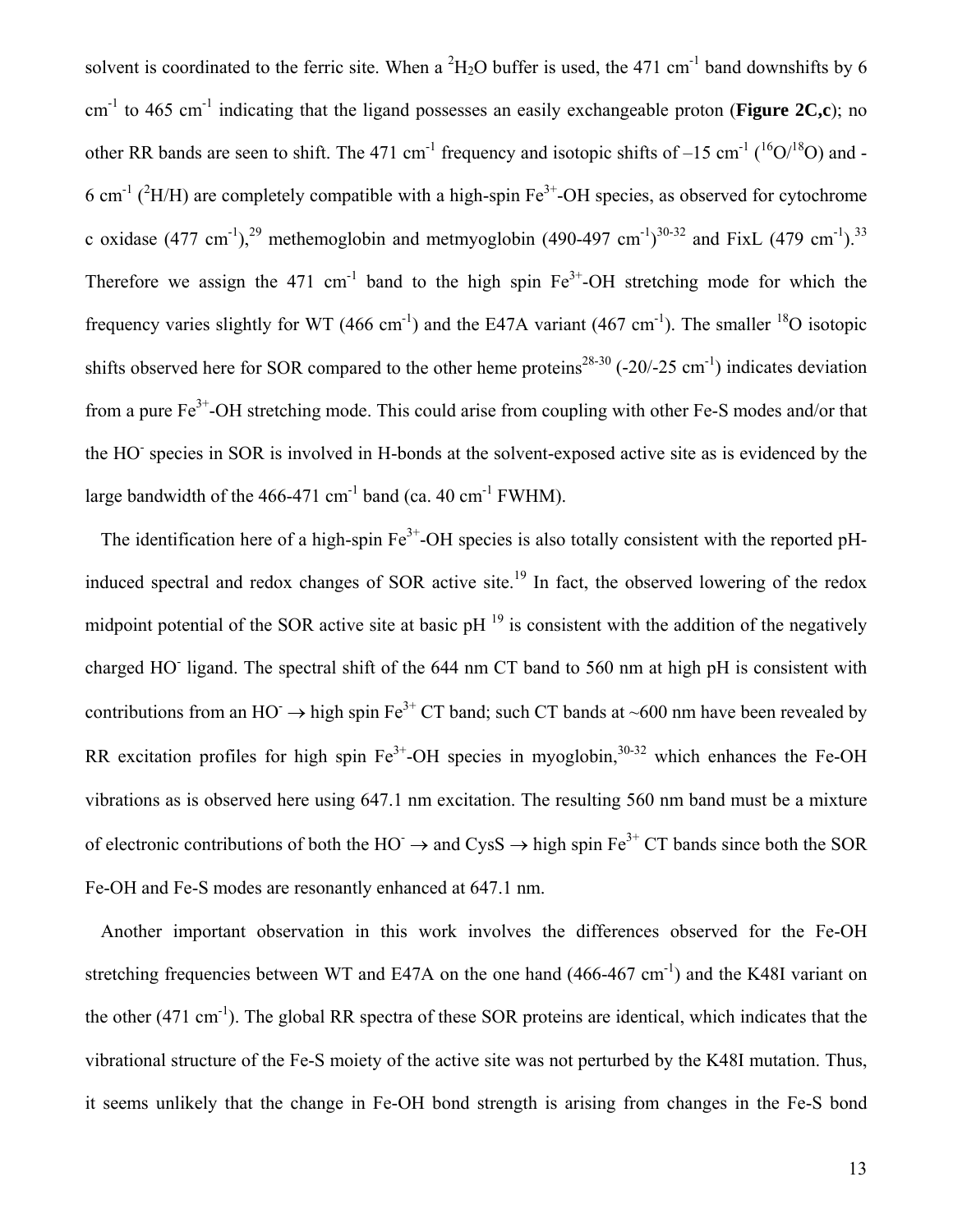strength (i.e. back-donation). The change in the Fe-OH vibrational frequency of the K48I variant must arise from differences in H-bonding or electrostatic interactions with the ligand. For the case of the WT and E47A variant, the positively charged lysine side chain may be in H-bonding interaction (directly or indirectly via a H-bonding network through the solvent) with the HO ligand. Such a specific interaction would not exist in the K48I variant. It is not clear yet from available crystal structures whether lysine 48 can make a direct H-bond to an HO ligand, nevertheless, due to the fact that the HO ligand is solventexposed, at least one water molecule could bridge the lysine 48 and the HO ligand. The resulting polarized H-bond donated by the positively charged lysine residue will draw electron density from the Fe-OH bond and weaken it. Upon mutation to an electrically neutral isoleucine side chain, this polarized H-bond is lost, resulting in a strengthened Fe-OH bond, i.e. the 5 cm<sup>-1</sup> increase in its observed frequency for the K48I variant.

With respect to the E47A variant, the Fe-OH stretching frequency is almost identical to that of the WT. As underlined above, a similar polarized H-bond network involving the HO ligand and the K48 residue would be also present for the case of the E47A variant. In the WT, below pH 9.0, the sixth coordination site is occupied by the E47 residue.<sup>23</sup> As shown here, pH values above 9.0 are required for the HO<sup>-</sup> ligand to displace E47 as sixth ligand in WT. Then, mutation of the E47 residue is expected to favor binding of the OH<sup>-</sup> group at more acidic pH, hence decreasing the  $pK_a$  of the transition.

A Fe3+-OH species has been implicated in the activity of superoxide dismutase but has never been unambiguously spectroscopically identified<sup>34</sup> and for the first time here is observed for SOR. Curiously, although a similar alkaline optical transition has been observed for the SOR from *P. furiosus*, 25 no RR evidence for a Fe<sup>3+</sup>-OH species was observed. This might be due to differences in the relative resonance Raman enhancements of the Fe-S and Fe-OH modes in its active site.<sup>25</sup>

To investigate the reasons why a Fe<sup>3+</sup>-OH species was not observed for *P. furiosus*, we have studied the pH dependence of the RR spectrum of the SOR from *Treponema pallidum*, 10,12,35 another SOR protein which, like P. furiosus<sup>14</sup>, does not possess the additional rubredoxin-like  $Fe^{3+}(SCys)_4$  center.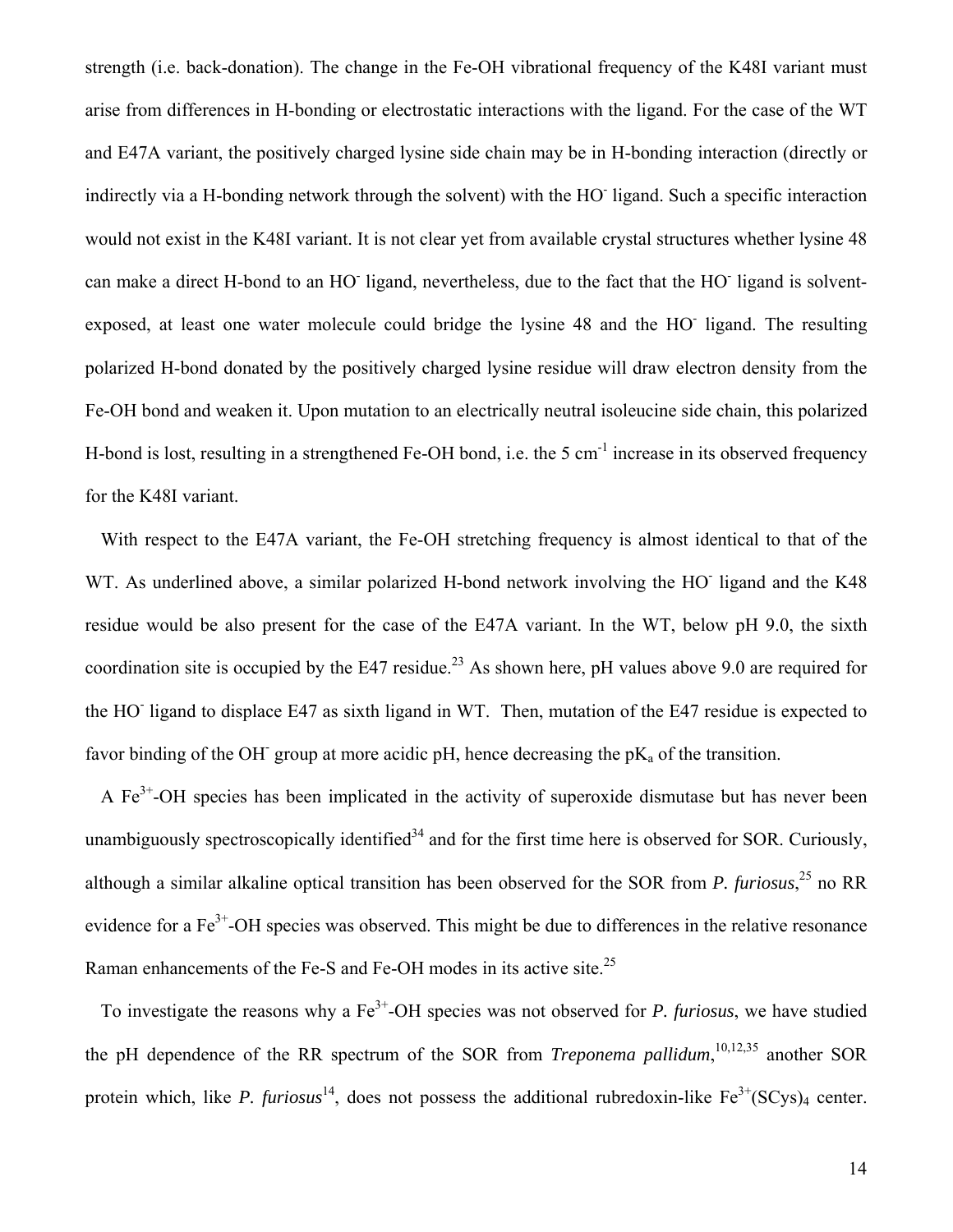The RR measurements have been performed on the *T. pallidum* E48A variant (homologous to the *D. baarsii* E47A variant) at pH 5 and pH 9 between which the alkaline transition for this SOR occurs<sup>35</sup>. The WT SOR from *T. pallidum* also exhibits an alkaline optical transition from 650 to 560 nm above pH 8.5 and like the *D. baarsii* E47A SOR,<sup>19,35</sup> the E48A mutation in *T. pallidum* results in a decrease of the  $pK_a$  of the optical alkaline transition to a value of 6.0<sup>35</sup> The pH dependent RR spectra of the *T*. *pallidum* E48A variant are shown in **Figure 6**. For *T. pallidum*, we observed a very weak 473 cm-1 which was sensitive to  $H_2^{18}O$  experiments, shifting by  $-23$  cm<sup>-1</sup> to 450 cm<sup>-1</sup>. Thus, for *T. pallidum*, a similar Fe-OH species is also formed and observed in the active site at high pH, but with very weak resonance enhancement when compared to that observed for the *D. baarsii* enzyme. A similar very weak resonance enhancement behavior may explain why a  $Fe<sup>3+</sup>-OH$  species could not be identified for the *P. furiosus* SOR.<sup>25</sup>



**Figure 6.** Low temperature (15 K) resonance Raman spectra of *Treponema pallidum* E48A SOR (3 mM) variant in the 350-550 cm-1 range. Same Raman conditions as in Figure 1. Trace (a), protein in 150 mM acetate  $/ H_2^{16}O$  buffer pH 5.0. Trace (b) protein in 150 mM glycine NaOH  $/ H_2^{16}O$  buffer pH 9.0. Trace (c) same as spectrum b except in  $H_2^{18}O$  buffer. Trace (d) Difference spectrum of [trace (b)  $^{16}O$  – minus –  $^{18}O$  trace (c)] X 3. Difference spectrum was calculated by cancellation of the 460 cm-1 Raman band of the active site.

#### **Implications for SOR mechanism.**

In a previous paper, we proposed that the protonated form (BH) of the base (B<sup>-</sup>) responsible for the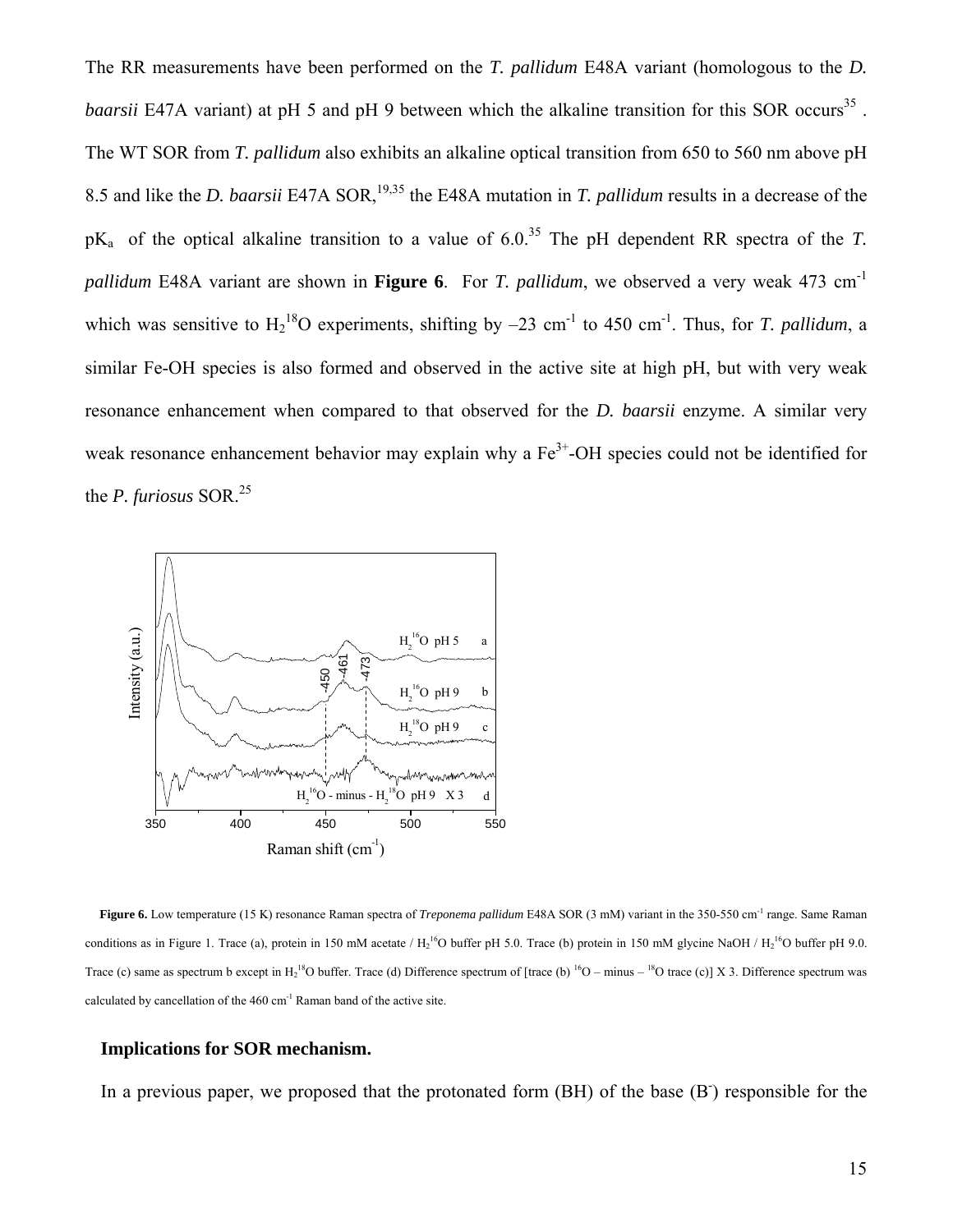optical absorption and redox alkaline transitions could be involved in the second protonation process during the SOR catalytic cycle.<sup>19</sup> In that work, it was demonstrated that neither the conserved Glu47 and Lys48 residues of the *D. baarsii* SOR were directly responsible for the alkaline transition, however the identity of BH (whether another amino acid residue or a water molecule) could not be unambiguously determined. Here we clearly identified this base as an HO<sup>-</sup> ligand on the ferric iron active site and consequently its protonated form as a water molecule. Furthermore, we have presented RR evidence that Lys48 is involved in a specific H-bonding interaction with the HO ligand and it is reasonable to expect that a similar Lys48 H-bonding interaction is exerted on the corresponding water molecule at the active site. . In the case of the *D. baarsii* enzyme, following the initial reaction of the ferrous iron site with superoxide, the first intermediate, a ferric iron-peroxo species, becomes protonated to form a ferric iron hydroperoxo species. This protonation process was shown to arise from the bulk solvent.<sup>19</sup> During this first protonation process, deprotonation of BH was not expected, because the corresponding formation of B, i.e.  $Fe^{3+}$ -OH, can not occur until the intermediate species has left the ferric iron site. Involvement of BH  $(H<sub>2</sub>O)$  in the second protonation process involving the ferric-hydroperoxo intermediate species would then allow the release of  $H_2O_2$  together with the formation of the  $Fe^{3+}$ -OH species (**Figure 7**).



**Figure 7.** A proposed mechanism for the *D. baarsii* SOR based on Ref. 19 and this work. The values in parentheses indicate the wavelength of the electronic absorption maxima of the active site high spin  $Fe^{3+}$  center at the end of the SOR reaction. The 644 nm species corresponds to the SOR in the final oxidized  $Fe<sup>3+</sup>$  high spin state with glutamate 47 at the sixth coordination position while the 560 nm species corresponds to the active site with HO ligand; the "alkaline transition" corresponds to conversion from the former to the latter. During SOR reaction, protonation of the second intermediate (Fe<sup>3+</sup>-OOH) could most likely come from a water molecule for which the acidity is increased by H-bonding interactions associated with Lys48 (see text). The resulting HO<sup>-</sup> anion will then compete with H<sub>2</sub>O, buffer and Glu 47 for iron coordination after H<sub>2</sub>O<sub>2</sub> is released.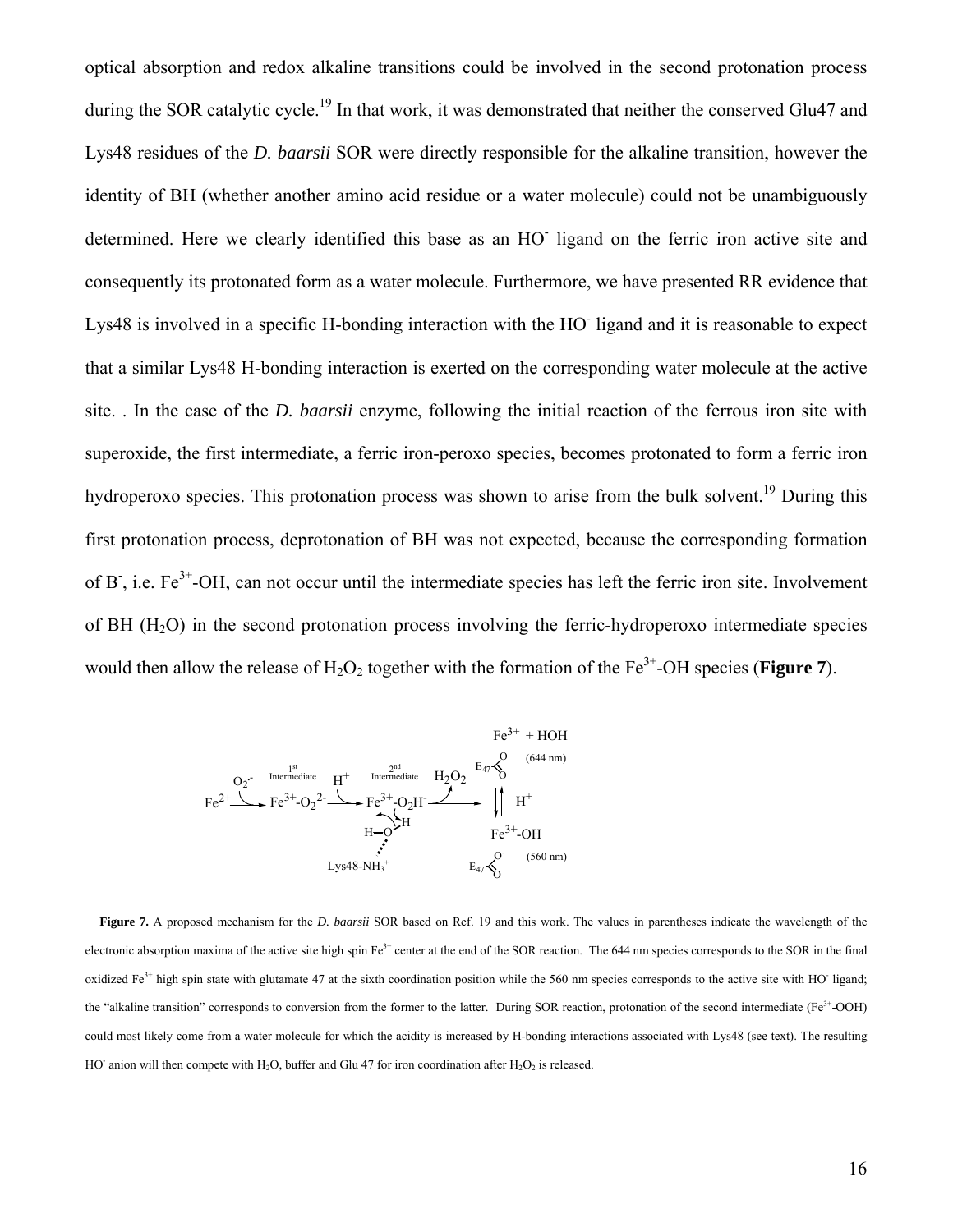In fact, the acidity of the water molecule would be increased because of the direct or indirect H-bond interaction associated with lysine 48. After release of  $H_2O_2$ , the Fe<sup>3+</sup>-OH would be readily protonated, according to the pH of the surrounding bulk water solvent. It should be noted that the rate constant of the last step in the SOR reaction, namely the release of  $H_2O_2$ , could not be directly measured in the case of the *D. baarsii* enzyme, but was estimated to be slow, less than 5  $s^{-1}$ .<sup>19</sup> These points clearly require further studies, in particular to determine the dependence of this second protonation process versus the pH.

## **AKNOWLEDGEMENTS**

This work was in part supported by grant (TAM) from the Regional Council of the l'Ile-de-France (S.E.S.A.M.E.).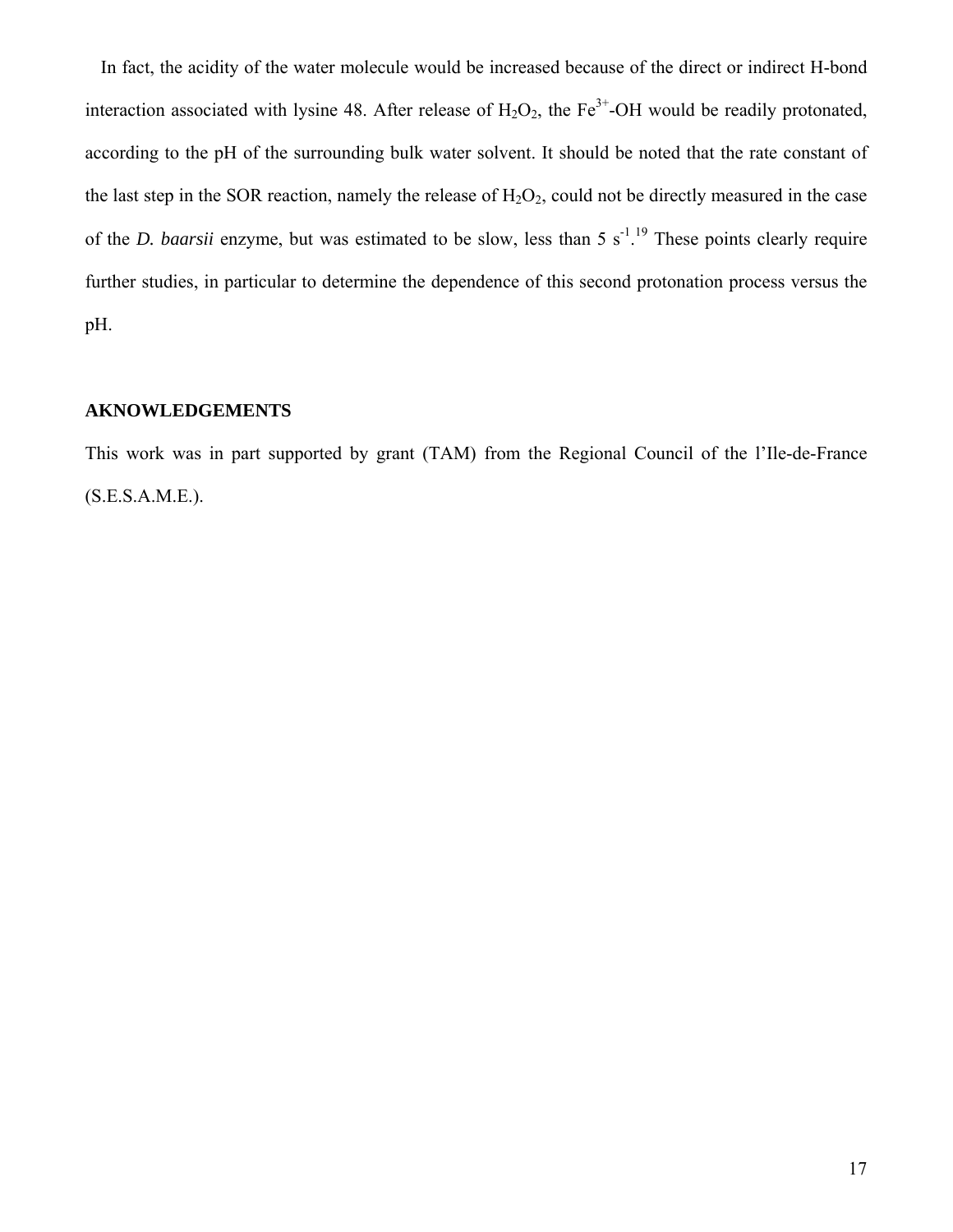#### **REFERENCES**

(1) Jenney, F. E., Jr.; Verhagen, M. F. J. M.; Cui, X.; Adams, M. W. W. *Science* **1999**, *286*, 306-309.

- (2) Lombard, M.; Fontecave, M.; Touati, D.; Nivière, V. *J. Biol. Chem.* **2000**, *275*, 115-121.
- (3) Nivière, V.; Fontecave, M. *J. Biol. Inorg. Chem.* **2004**, *9*, 119-123.
- (4) Kurtz, D. M., Jr. *Acc. Chem. Res.* **2004**, *37*, 902-908.

(5) Fridovich, I. *Annu. Rev. Biochem.* **1995**, *64*, 97-112.

(6) Kovacs, J. A. *Chem. Rev.* **2004**, *104*, 825-848.

(7) Theisen, R. M.; Shearer, J.; Kalinsky, W.; Kovacs, J. A. *Inorg. Chem.* **2004**, *43*, 7682- 7690.

(8) Fiedler, A. T.; Halfen, H. L.; Halfen, J. A.; Brunold, T. C. *J. Am. Chem. Soc.* **2005**, *127*, 1675-1689.

(9) Bukowski, M. R.; Halfen, H. L.; van den Berg, T. A., Halfen, J. A.; Que, L., Jr. *Angew.Chem. Int. Ed.* **2005**, *44*, 584-587.

(10) Lombard, M.; Touati, D.; Fontecave, M.; Nivière, V. *J. Biol. Chem.* **2000**, *275*, 27021- 27026.

(11) Emerson, J. P.; Cabelli, D. E.; Kurtz, D. M., Jr. *Proc. Natl. Acad. Sci. USA* **2003**, *100*, 3802-3807.

(12) Jovanovic, T.; Ascenso, C.; Hazlett, K. R. O.; Sikkink, R.; Krebs, C.; Litwiller, R.; Benson, L. M.; Moura, I.; Moura, J. J. G.; Radolf, J. D.; Huynh, B. H.; Naylor, S.; Rusnak, F. *J. Biol. Chem.* **2000**, *275,* 28439-28448.

(13) Coelho, A. V.; Matias, P.; Fülöp, V.; Thompson, A.; Gonzalez, A.; Coronado, M. A. *J. Biol. Inorg. Chem.* **1997**, *2*, 680-689.

(14) Andrew, P. Y.; Hu, Y.; Jenney, F. E.; Adams, M. W. W.; Rees, D. C. *Biochemistry* **2000**, *39*, 2499-2508.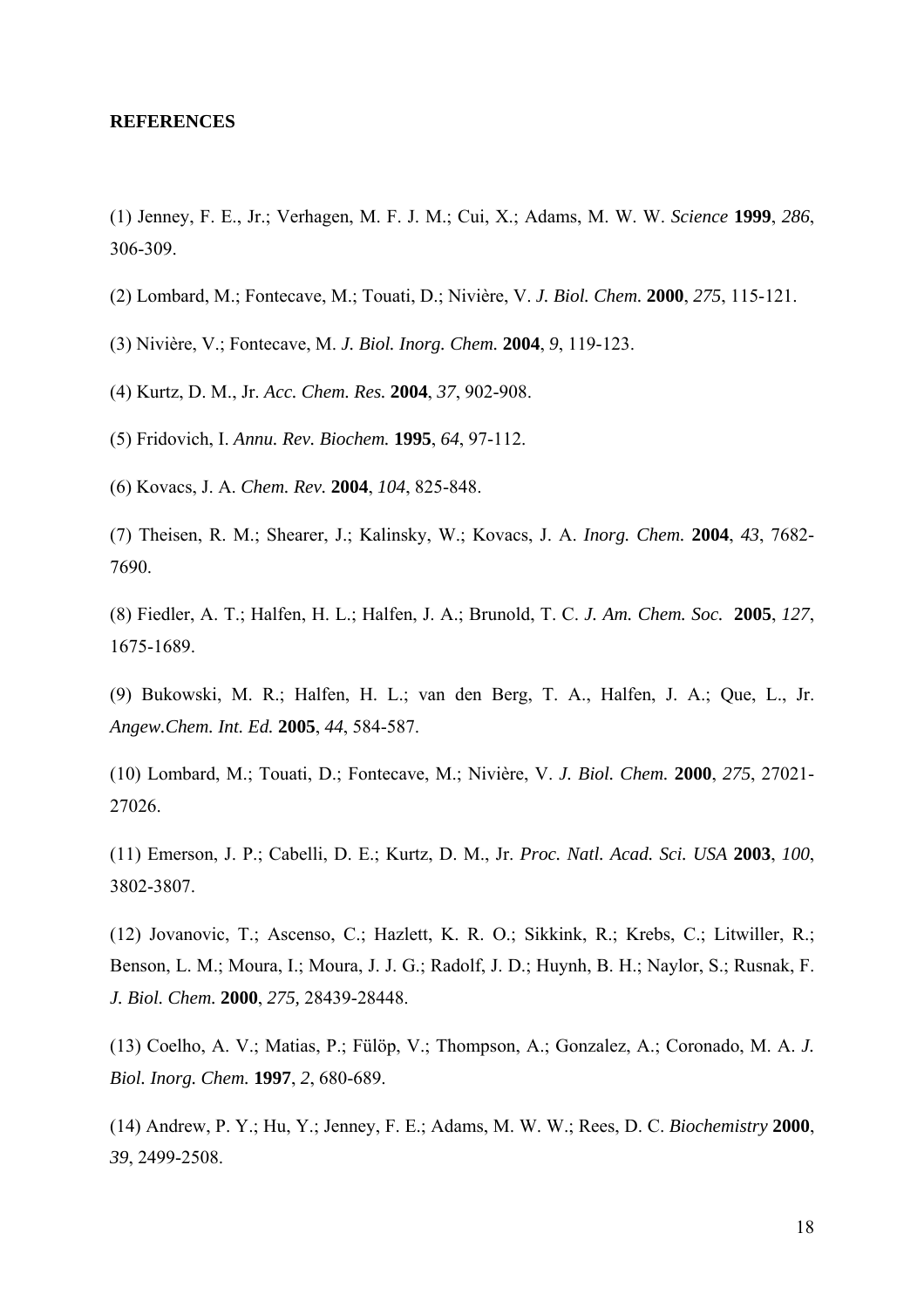(15) Adam, V.; Royant, A.; Nivière, V.; Molina-Heredia, F.; Bourgeois, D. *Structure* **2004**, *12*, 1729-1740.

(16) Lombard, M.; Houée-Levin, C.; Touati, D.; Fontecave, M.; Nivière, V. *Biochemistry* **2001**, *40*, 5032-5040.

(17) Abreu, I. A.; Saraiva, L. M.; Soares, C. M.; Teixeira, M.; Cabelli, D. E. *J. Biol. Chem.*  **2001**, *276*, 38995-39001.

(18) Emerson, J. P.; Coulter, E. D.; Cabelli, D. E.; Phillips, R. S.; Kurtz, D. M., Jr. *Biochemistry* **2002**, *41*, 4348-4357.

(19) Nivière, V.; Asso, M.; Weill, C.; Lombard, M.; Guigliarelli, B.; Favaudon, V.; Houée-Levin, C. *Biochemistry* **2004**, *43*, 808-818.

(20) Mathé, C.; Mattioli, T. A.; Horner, O.; Lombard, M.; Latour, J. M.; Fontecave, M.; Nivière, V. *J. Am. Chem. Soc.* **2002**, *124*, 4966-4967.

(21) Silaghi-Dumitrescu, R.; Silaghi-Dumitrescu, I.; Coulter, E. D.; Kurtz; D. M., Jr. *Inorg. Chem.* **2003**, *42*, 446-457.

(22) Horner, O.; Mouesca, J. M.; Oddou, J. L.; Jeandey, C.; Nivière, V.; Mattioli, T. A.; Mathé, C.; Fontecave, M.; Maldivi, P.; Bonville, P.; Halfen, J. A.; Latour, J. M. *Biochemistry*, **2004**, *43*, 8815-8825.

(23) Berthomieu, C.; Dupeyrat, F.; Fontecave, M.; Verméglio, A.; Nivière, V. *Biochemistry*  **2002**, *41*, 10360-10368.

(24) Clay, M. D.; Jenney, F. E., Jr.; Hagedoorn, P. L.; George, G. N.; Adams, M. W. W.; Johnson, M. K. *J. Am. Chem. Soc.* **2002**, *124*, 788-805.

(25) Clay, M. D.; Jenney, F. E., Jr.; Noh, H. J.; Hagedoorn, P. L.; Adams, M. W. W.; Johnson, M. K. *Biochemistry* **2002**, *41*, 9833-9841.

(26) Chen, L.; Sharma, P.; Le Gall, J.; Mariano, A. M.; Teixeira, M.; Xavier A. V. *Eur. J. Biochem.* **1994**, *226*, 613-618.

(27) Clay, M. D.; Emerson, J. P.; Coulter, E. D.; Kurtz, D. M., Jr.; Johnson, M. K. *J. Biol. Inorg. Chem.* **2003,** *8,* 671-682.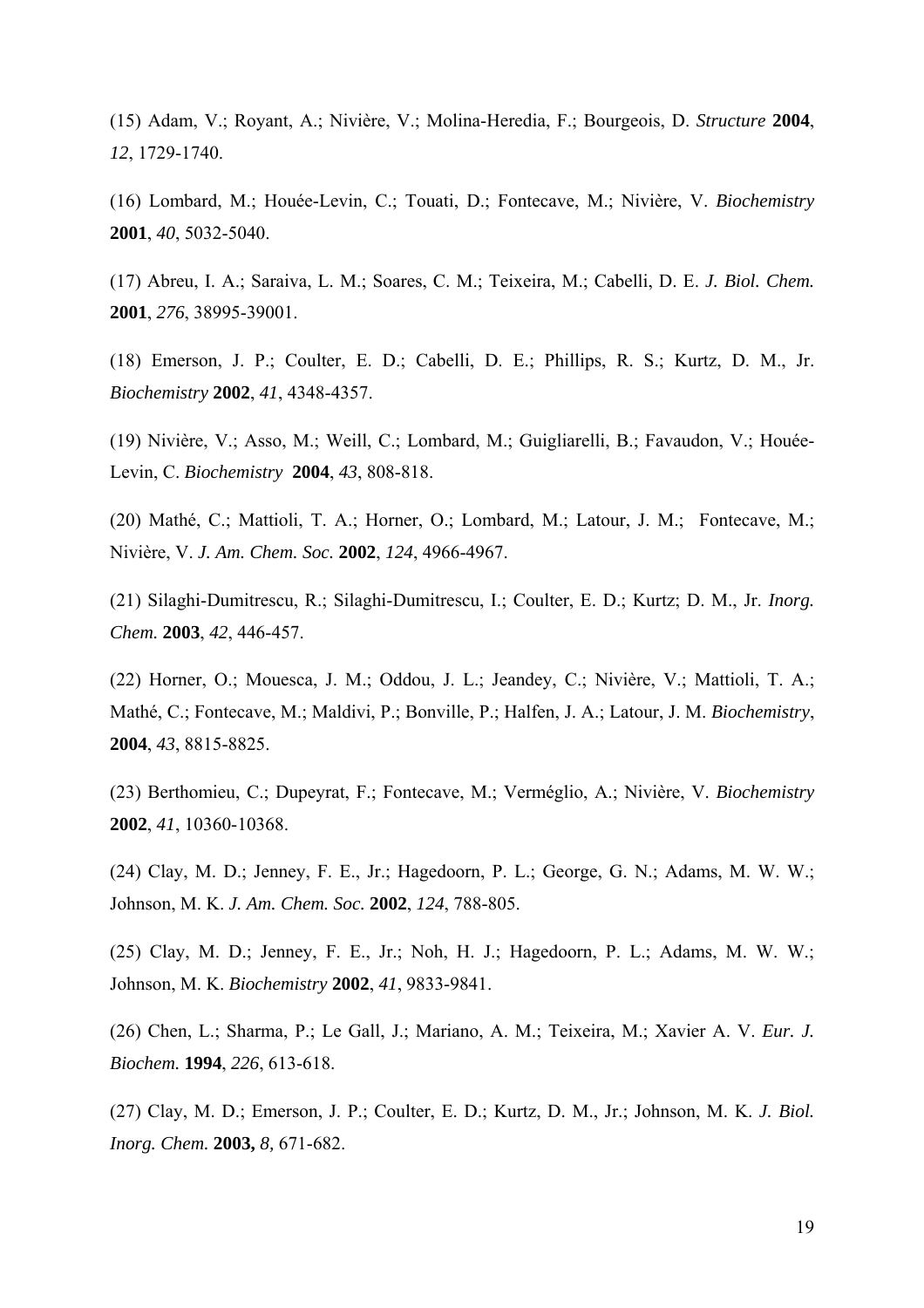(28) Auchere, F.; Raleiras, P.; Benson, L.; Venyaminov, S. Y.; Tavares, P.; Moura, J. J.; Moura, I.; Rusnak, F. *Inorg. Chem*. **2003,** *42*, 938-940.

(29) Han, S.; Ching, Y.-C.; Rousseau, D. L. *Nature* **1990**, *348*, 89-90.

(30) Asher, S. A.; Vickery, L. E.; Schuster, T. M.; Sauer, K. *Biochemistry* **1977**, *16*, 5849- 5856.

(31) Asher, S. A.; Schuster, T. M. *Biochemistry* **1979**, *18*, 5377-5387.

(32) Desbois, A.; Lutz, M.; Banerjee, R. *Biochemistry* **1979**, *18*, 1510-1518.

(33) Lukat-Rodgers, G. S.; Rodgers, K. R. *J. Biol. Inorg. Chem* **1998,** *3*, 274-281.

(34) (a) Jackson, T. A.; Xie, J.; Yikilmaz, E.; Miller, A.-F.; Brunold, T. C. *J. Am. Chem. Soc.*  **2002**, *124*, 10833-10845. (b) Tierney, D. L.; Fee, J. A.; Ludwig, M. L.; Penner-Hahn, J. E. *Biochemistry* **1995**, *34*, 1661-1668. (c) Jackson, T. A.; Brunold, T. C. *Acc. Chem. Res.* **2004**, *37*, 461-470.

(35) Mathé, C., Nivière, V., Houée-Levin, C., and Mattioli, T.A. *Biophys. Chem*. **2005**, *118*, 98-108